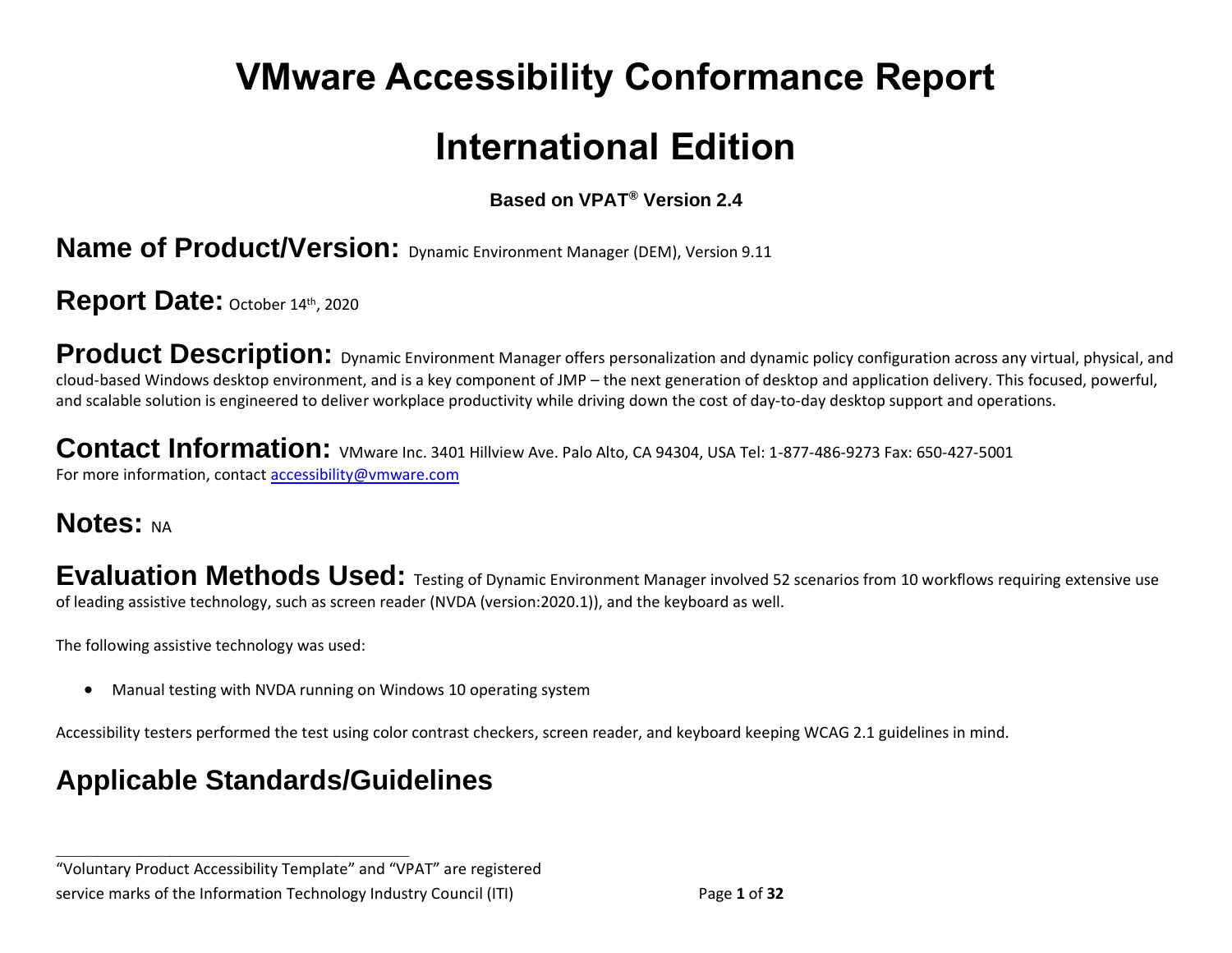This report covers the degree of conformance for the following accessibility standard/guidelines:

| <b>Standard/Guideline</b>                                                                                                           | <b>Included in Report</b> |
|-------------------------------------------------------------------------------------------------------------------------------------|---------------------------|
| Web Content Accessibility Guidelines 2.0                                                                                            | Level A (Yes)             |
|                                                                                                                                     | Level AA (Yes)            |
|                                                                                                                                     | Level AAA (No)            |
| Web Content Accessibility Guidelines 2.1                                                                                            | Level A (Yes)             |
|                                                                                                                                     | Level AA (Yes)            |
|                                                                                                                                     | Level AAA (No)            |
| Revised Section 508 standards published January 18, 2017, and corrected January<br>22, 2018                                         | (Yes)                     |
| EN 301 549 Accessibility requirements suitable for public procurement of ICT<br>products and services in Europe, - V3.1.1 (2019-11) | (Yes)                     |

### **Terms**

The terms used in the Conformance Level information are defined as follows:

- **Supports**: The functionality of the product has at least one method that meets the criterion without known defects or meets with equivalent facilitation.
- **Partially Supports**: Some functionality of the product does not meet the criterion.
- **Does Not Support**: The majority of product functionality does not meet the criterion.
- **Not Applicable**: The criterion is not relevant to the product.
- **Not Evaluated**: The product has not been evaluated against the criterion. This can be used only in WCAG 2.1 Level AAA.

## **WCAG 2.1 Report**

Tables 1 and 2 also document conformance with: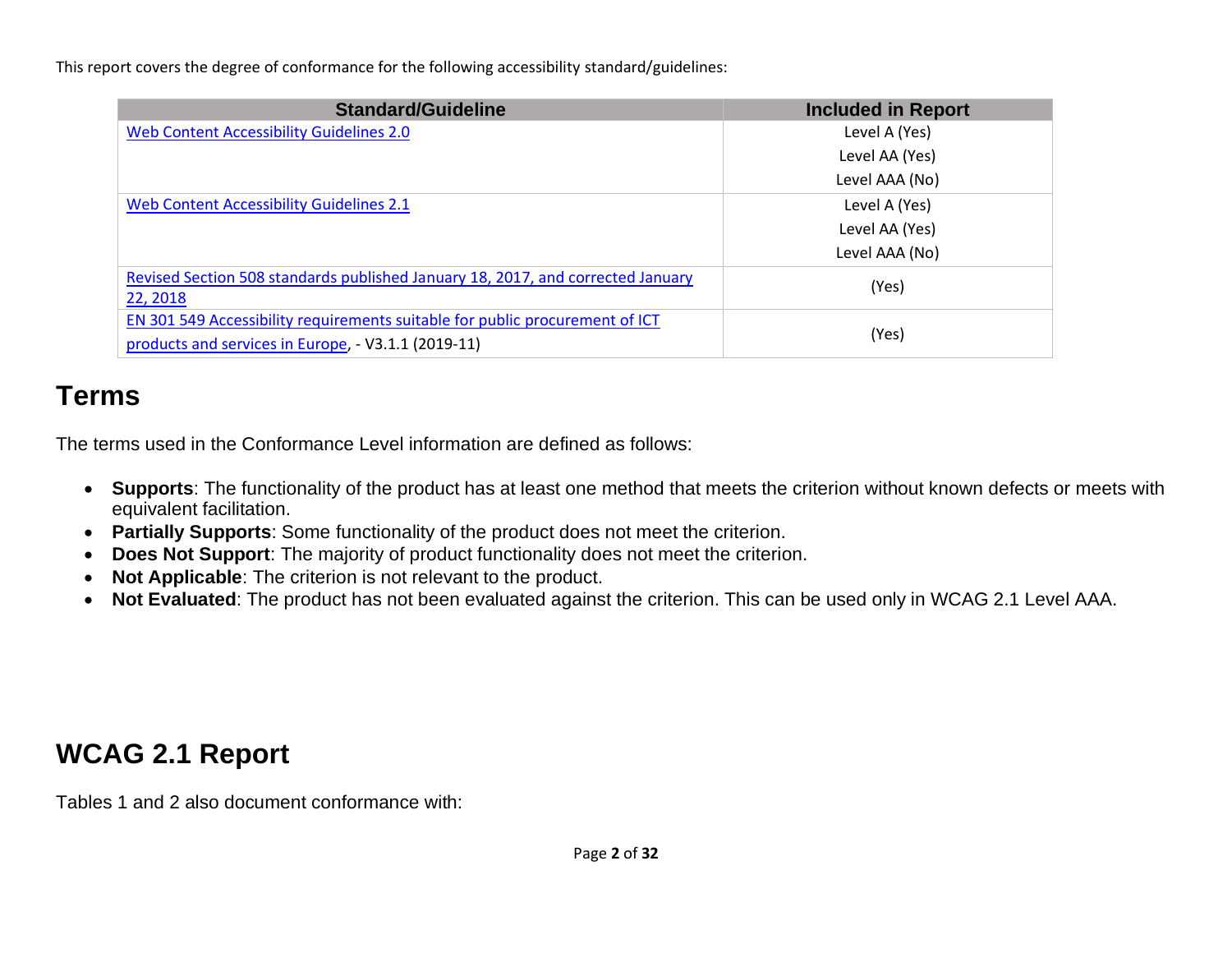- EN 301 549: Chapter 9 Web, Sections 10.1-10.4 of Chapter 10 Non-Web documents, and Sections 11.1-11.4 and 11.8.2 of Chapter 11 - Non-Web Software (open and closed functionality), and Sections 12.1.2 and 12.2.4 of Chapter 12 – Documentation
- Revised Section 508: Chapter 5 501.1 Scope, 504.2 Content Creation or Editing, and Chapter 6 602.3 Electronic Support Documentation.

Note: When reporting on conformance with the WCAG 2.1 Success Criteria, they are scoped for full pages, complete processes, and accessibility-supported ways of using technology as documented in the [WCAG 2.1 Conformance Requirements](https://www.w3.org/TR/WCAG21/).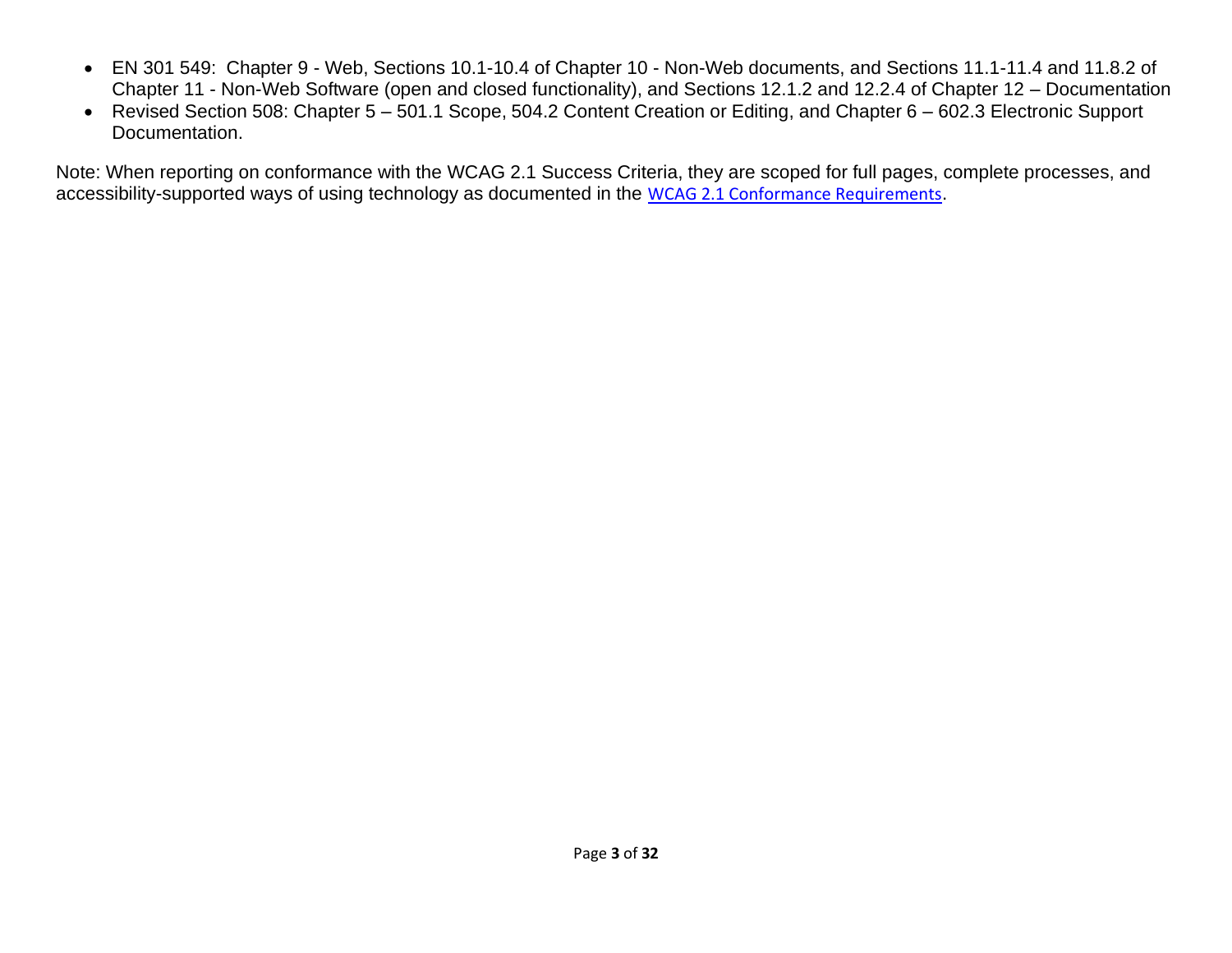#### **Table 1: Success Criteria, Level A**

| <b>Criteria</b>                                         | <b>Conformance Level</b> | <b>Remarks and Explanations</b>                                                                             |
|---------------------------------------------------------|--------------------------|-------------------------------------------------------------------------------------------------------------|
| 1.1.1 Non-text Content (Level A)                        |                          |                                                                                                             |
| Also applies to:                                        |                          |                                                                                                             |
| EN 301 549 Criteria                                     |                          |                                                                                                             |
| $\bullet$ 9.1.1.1 (Web)                                 |                          |                                                                                                             |
| • 10.1.1.1 (Non-web document)                           |                          |                                                                                                             |
| • 11.1.1.1.1 (Open Functionality Software)              |                          |                                                                                                             |
| • 11.1.1.1.2 (Closed Functionality Software)            |                          | Software: Dynamic Environment Manager provides<br>equivalent text alternatives for the all non-text         |
| • 11.8.2 (Authoring Tool)                               | Software: Supports       |                                                                                                             |
| • 12.1.2 (Product Docs)                                 |                          | contents.                                                                                                   |
| • 12.2.4 (Support Docs)                                 |                          |                                                                                                             |
| <b>Revised Section 508</b>                              |                          |                                                                                                             |
| 501 (Web)(Software)                                     |                          |                                                                                                             |
| • 504.2 (Authoring Tool)                                |                          |                                                                                                             |
| • 602.3 (Support Docs)                                  |                          |                                                                                                             |
| 1.2.1 Audio-only and Video-only (Prerecorded) (Level A) |                          | Software: Dynamic Environment Manager does not<br>contain prerecorded Audio-only and Video-only<br>content. |
| Also applies to:                                        |                          |                                                                                                             |
| EN 301 549 Criteria                                     |                          |                                                                                                             |
| $\bullet$ 9.1.2.1 (Web)                                 |                          |                                                                                                             |
| 10.1.2.1 (Non-web document)                             |                          |                                                                                                             |
| 11.1.2.1.1 (Open Functionality Software)                |                          |                                                                                                             |
| 11.1.2.1.2.1 and 11.1.2.1.2.2 (Closed Software)         | Software: Not Applicable |                                                                                                             |
| 11.8.2 (Authoring Tool)                                 |                          |                                                                                                             |
| 12.1.2 (Product Docs)                                   |                          |                                                                                                             |
| 12.2.4 (Support Docs)                                   |                          |                                                                                                             |
| <b>Revised Section 508</b>                              |                          |                                                                                                             |
| 501 (Web)(Software)<br>$\bullet$                        |                          |                                                                                                             |
| 504.2 (Authoring Tool)                                  |                          |                                                                                                             |
| 602.3 (Support Docs)                                    |                          |                                                                                                             |
| 1.2.2 Captions (Prerecorded) (Level A)                  |                          |                                                                                                             |
| Also applies to:                                        |                          | Software: Dynamic Environment Manager does not<br>contain any synchronized media with prerecorded audio     |
| EN 301 549 Criteria                                     | Software: Not Applicable |                                                                                                             |
| $\bullet$ 9.1.2.2 (Web)                                 |                          | content requiring captions.                                                                                 |
| 10.1.2.2 (Non-web document)                             |                          |                                                                                                             |
| 11.1.2.2 (Open Functionality Software)<br>$\bullet$     |                          |                                                                                                             |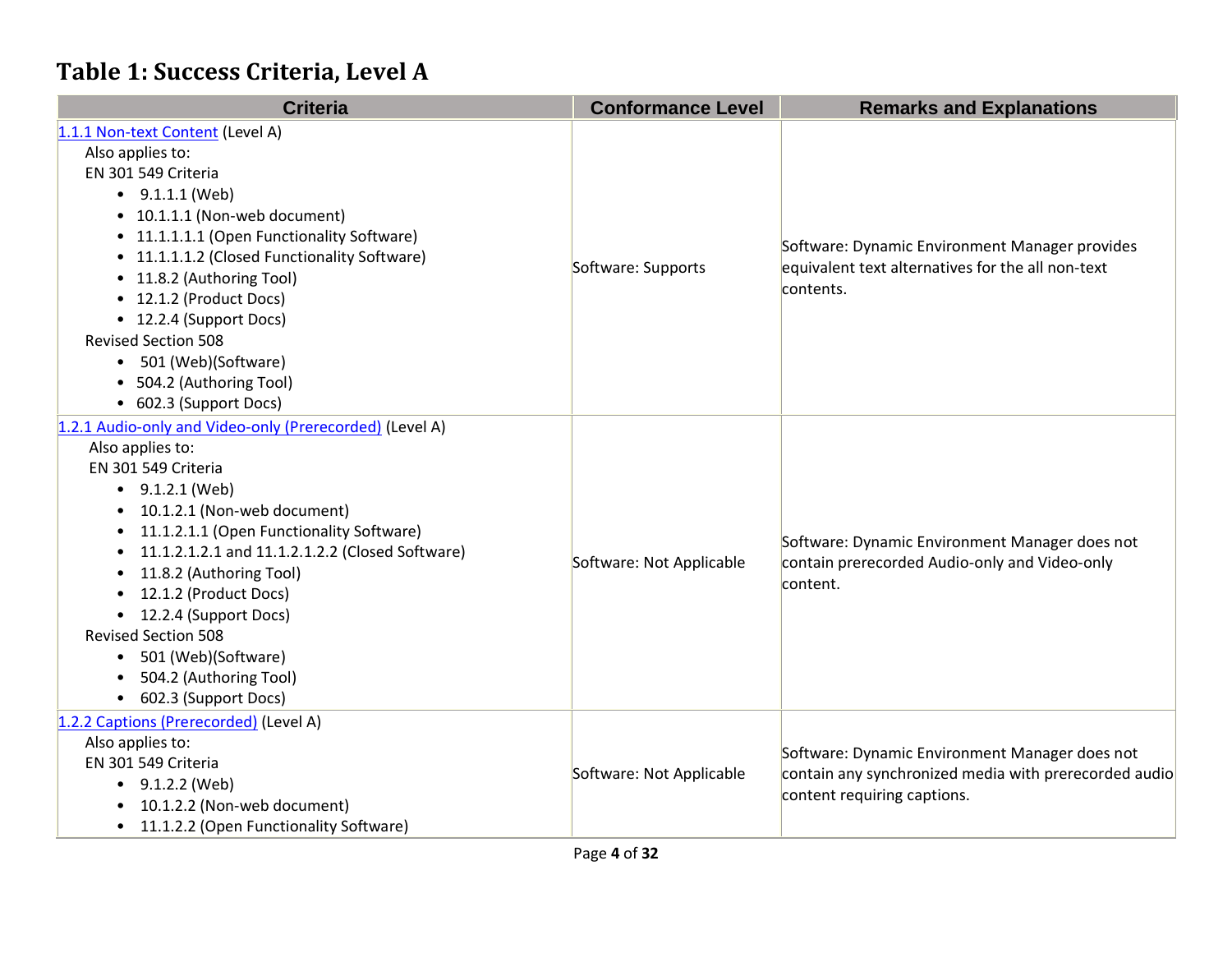| <b>Criteria</b>                                                                                                                                                                                                                                                                                                                                                                                                                                       | <b>Conformance Level</b>     | <b>Remarks and Explanations</b>                                                                                                                                                                                                                                                                                                                                                                                                                                                                                                                                                                                              |
|-------------------------------------------------------------------------------------------------------------------------------------------------------------------------------------------------------------------------------------------------------------------------------------------------------------------------------------------------------------------------------------------------------------------------------------------------------|------------------------------|------------------------------------------------------------------------------------------------------------------------------------------------------------------------------------------------------------------------------------------------------------------------------------------------------------------------------------------------------------------------------------------------------------------------------------------------------------------------------------------------------------------------------------------------------------------------------------------------------------------------------|
| • 11.1.2.2 (Closed Software)<br>11.8.2 (Authoring Tool)<br>12.1.2 (Product Docs)<br>• 12.2.4 (Support Docs)<br><b>Revised Section 508</b><br>• 501 (Web)(Software)<br>504.2 (Authoring Tool)<br>602.3 (Support Docs)                                                                                                                                                                                                                                  |                              |                                                                                                                                                                                                                                                                                                                                                                                                                                                                                                                                                                                                                              |
| 1.2.3 Audio Description or Media Alternative (Prerecorded) (Level A)<br>Also applies to:<br>EN 301 549 Criteria<br>$\bullet$ 9.1.2.3 (Web)<br>• 10.1.2.3 (Non-web document)<br>11.1.2.3.1 (Open Functionality Software)<br>11.1.2.3.2 (Closed Software)<br>11.8.2 (Authoring Tool)<br>• 12.1.2 (Product Docs)<br>• 12.2.4 (Support Docs)<br><b>Revised Section 508</b><br>• 501 (Web)(Software)<br>• 504.2 (Authoring Tool)<br>• 602.3 (Support Docs) | Software: Not Applicable     | Software: Dynamic Environment Manager does not<br>contain any time based media or synchronized media<br>with pre-recorded video content.                                                                                                                                                                                                                                                                                                                                                                                                                                                                                     |
| 1.3.1 Info and Relationships (Level A)<br>Also applies to:<br>EN 301 549 Criteria<br>• $9.1.3.1$ (Web)<br>10.1.3.1 (Non-web document)<br>11.1.3.1.1 (Open Functionality Software)<br>11.1.3.1.2 (Closed Software)<br>11.8.2 (Authoring Tool)<br>$\bullet$<br>• 12.1.2 (Product Docs)<br>• 12.2.4 (Support Docs)<br><b>Revised Section 508</b><br>501 (Web)(Software)<br>$\bullet$<br>• 504.2 (Authoring Tool)                                         | Software: Partially Supports | Software: Dynamic Environment Manager conveys<br>information and relationships for most UI elements<br>programmatically.<br>Some example cases where the criteria not met:<br>On the Create Config File window, the 'Title',<br>$\bullet$<br>'Description', and 'File Name' labels are not<br>mapped with respective edit fields.<br>On the Global Configuration page, the screen<br>$\bullet$<br>reader announces redundant information when<br>focus lands on selected list items of the<br>'Executables' edit field.<br>In the 'Program Analysis - Recently<br>$\bullet$<br>Analyzed Applications' tab, the screen reader |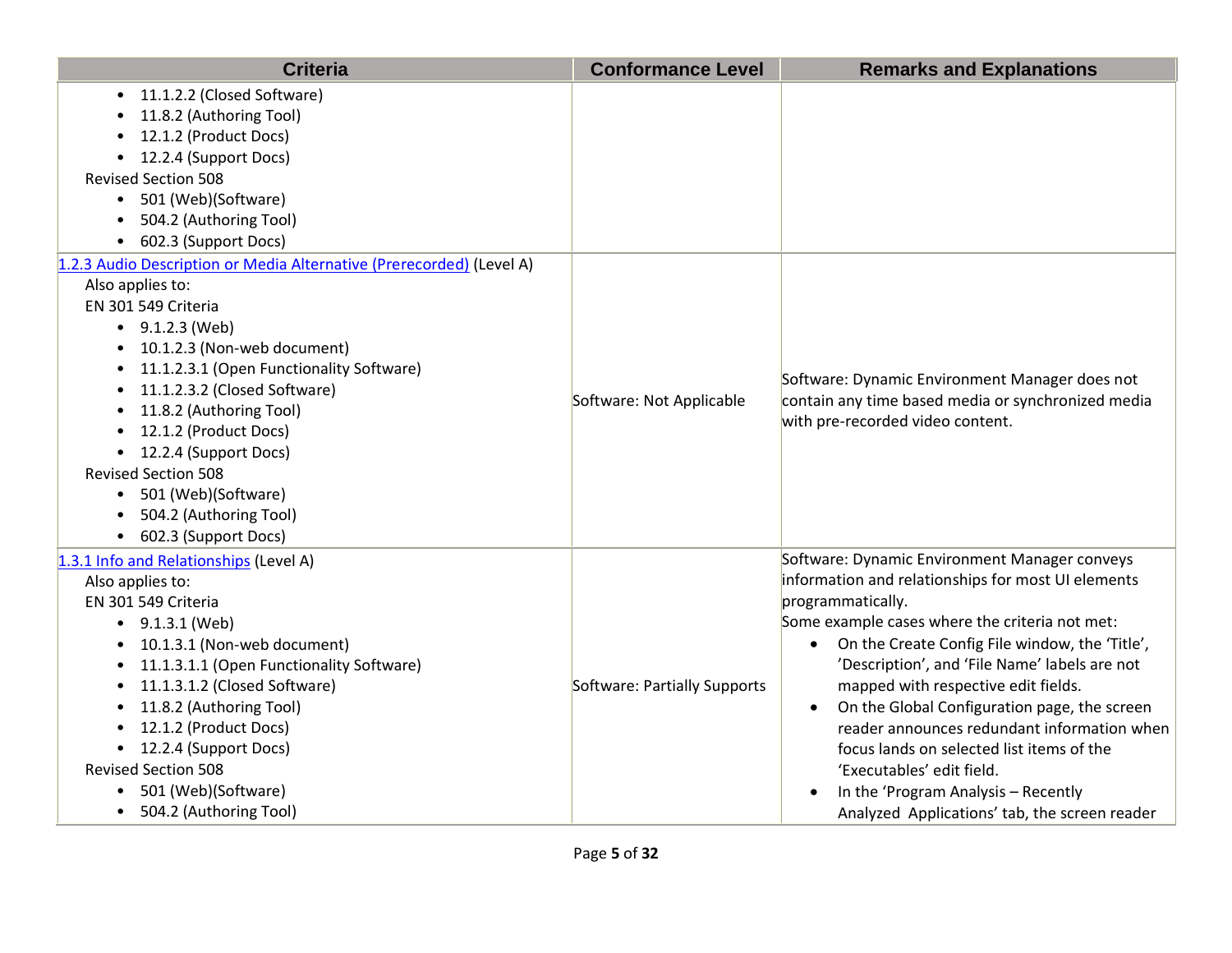| <b>Criteria</b>                                  | <b>Conformance Level</b> | <b>Remarks and Explanations</b>                          |
|--------------------------------------------------|--------------------------|----------------------------------------------------------|
| 602.3 (Support Docs)<br>$\bullet$                |                          | does not announce table header with table data<br>cells. |
| 1.3.2 Meaningful Sequence (Level A)              |                          |                                                          |
| Also applies to:                                 |                          |                                                          |
| EN 301 549 Criteria                              |                          |                                                          |
| $\bullet$ 9.1.3.2 (Web)                          |                          |                                                          |
| • 10.1.3.2 (Non-web document)                    |                          |                                                          |
| 11.1.3.2.1 (Open Functionality Software)         |                          | Software: In Dynamic Environment Manager, the            |
| 11.1.3.2.2 (Closed Software)                     | Software: Supports       | reading sequence can be correctly determined by the      |
| 11.8.2 (Authoring Tool)                          |                          | screen readers listed in the "Evaluation Methods Used".  |
| 12.1.2 (Product Docs)                            |                          |                                                          |
| • 12.2.4 (Support Docs)                          |                          |                                                          |
| <b>Revised Section 508</b>                       |                          |                                                          |
| • 501 (Web)(Software)                            |                          |                                                          |
| 504.2 (Authoring Tool)                           |                          |                                                          |
| • 602.3 (Support Docs)                           |                          |                                                          |
| 1.3.3 Sensory Characteristics (Level A)          |                          |                                                          |
| Also applies to:                                 |                          |                                                          |
| EN 301 549 Criteria                              |                          |                                                          |
| • $9.1.3.3$ (Web)                                |                          |                                                          |
| 10.1.3.3 (Non-web document)                      |                          |                                                          |
| 11.1.3.3 (Open Functionality Software)           |                          | Software: Dynamic Environment Manager does not rely      |
| 11.1.3.3 (Closed Software)                       | Software: Supports       | solely on sensory characteristics for understanding or   |
| 11.8.2 (Authoring Tool)<br>12.1.2 (Product Docs) |                          | operating contents.                                      |
| • 12.2.4 (Support Docs)                          |                          |                                                          |
| <b>Revised Section 508</b>                       |                          |                                                          |
| 501 (Web)(Software)<br>$\bullet$                 |                          |                                                          |
| 504.2 (Authoring Tool)                           |                          |                                                          |
| 602.3 (Support Docs)<br>$\bullet$                |                          |                                                          |
| 1.4.1 Use of Color (Level A)                     |                          |                                                          |
| Also applies to:                                 |                          |                                                          |
| EN 301 549 Criteria                              | Software: Supports       | Software: In Dynamic Environment Manager, color is       |
| $\bullet$ 9.1.4.1 (Web)                          |                          | not used as the sole means of conveying information.     |
| • 10.1.4.1 (Non-web document)                    |                          |                                                          |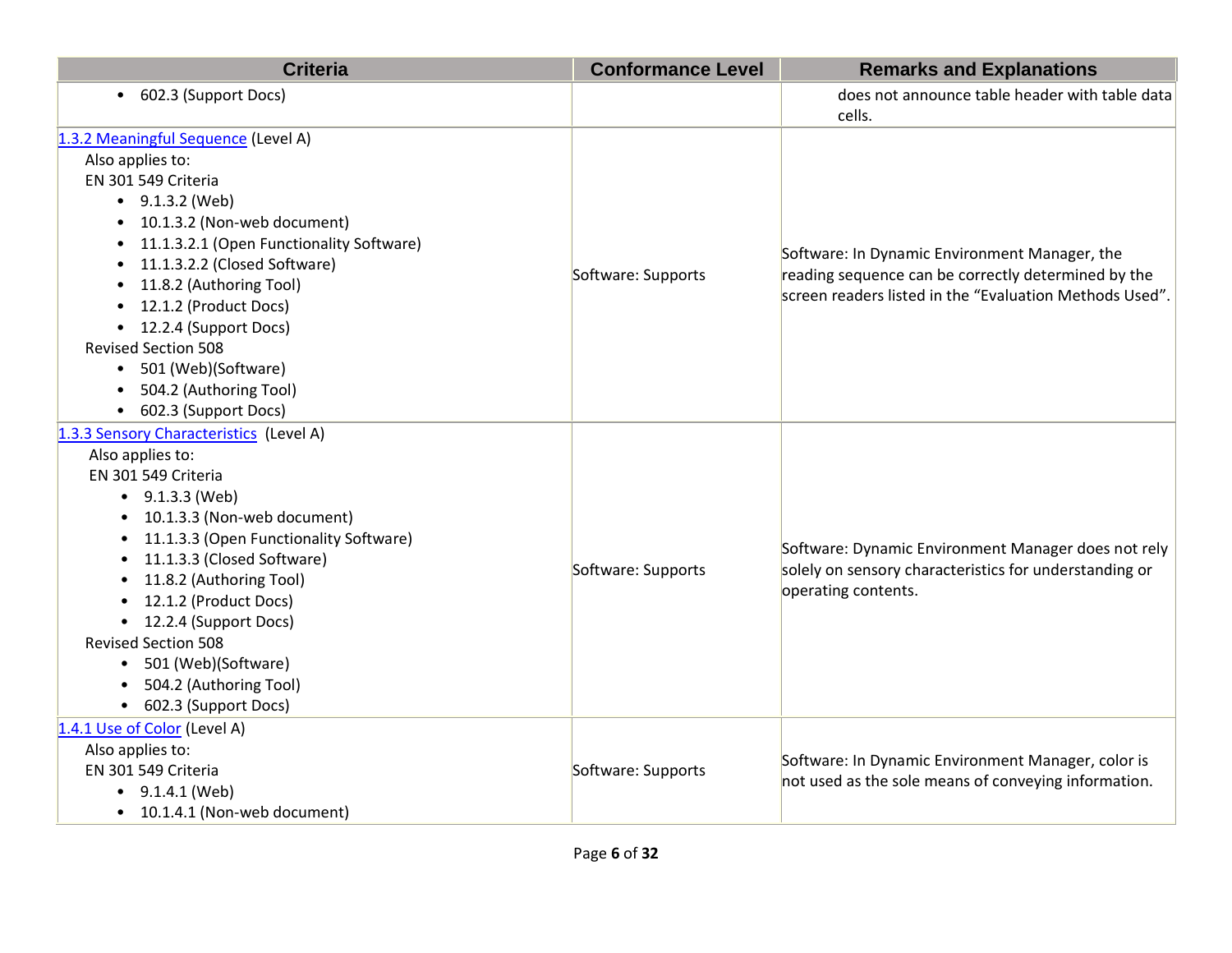| <b>Criteria</b>                                                                                                                                                                                                                                                                                                                                                                                            | <b>Conformance Level</b>     | <b>Remarks and Explanations</b>                                                                                                                                                                                                                                                                                                                                                                                           |
|------------------------------------------------------------------------------------------------------------------------------------------------------------------------------------------------------------------------------------------------------------------------------------------------------------------------------------------------------------------------------------------------------------|------------------------------|---------------------------------------------------------------------------------------------------------------------------------------------------------------------------------------------------------------------------------------------------------------------------------------------------------------------------------------------------------------------------------------------------------------------------|
| 11.1.4.1 (Open Functionality Software)<br>11.1.4.1 (Closed Software)<br>11.8.2 (Authoring Tool)<br>12.1.2 (Product Docs)<br>12.2.4 (Support Docs)<br><b>Revised Section 508</b><br>• 501 (Web)(Software)<br>504.2 (Authoring Tool)<br>602.3 (Support Docs)                                                                                                                                                 |                              |                                                                                                                                                                                                                                                                                                                                                                                                                           |
| 1.4.2 Audio Control (Level A)<br>Also applies to:<br>EN 301 549 Criteria<br>$\bullet$ 9.1.4.2 (Web)<br>• 10.1.4.2 (Non-web document)<br>11.1.4.2 (Open Functionality Software)<br>11.1.4.2 (Closed Software)<br>• 11.8.2 (Authoring Tool)<br>• 12.1.2 (Product Docs)<br>• 12.2.4 (Support Docs)<br><b>Revised Section 508</b><br>• 501 (Web)(Software)<br>504.2 (Authoring Tool)<br>• 602.3 (Support Docs) | Software: Not Applicable     | Software: Dynamic Environment Manager does not<br>contain any audio that plays automatically for more<br>than 3.                                                                                                                                                                                                                                                                                                          |
| 2.1.1 Keyboard (Level A)<br>Also applies to:<br>EN 301 549 Criteria<br>$\bullet$ 9.2.1.1 (Web)<br>10.2.1.1 (Non-web document)<br>11.2.1.1.1 (Open Functionality Software)<br>$\bullet$<br>11.2.1.1.2 (Closed Software)<br>$\bullet$<br>11.8.2 (Authoring Tool)<br>• 12.1.2 (Product Docs)<br>• 12.2.4 (Support Docs)<br><b>Revised Section 508</b><br>• 501 (Web)(Software)                                | Software: Partially Supports | Software: Dynamic Environment Manager supports<br>keyboard operations for interactive elements on most<br>pages.<br>Some example cases where the criteria not met:<br>On the Personalization-Profile Cleanup page,<br>$\bullet$<br>the 'Copy' button cannot be reached by the<br>keyboard.<br>On the 'Select Condition Set' dialog, the 'Name',<br>'Label', and 'Tag' buttons are not accessible<br>through the keyboard. |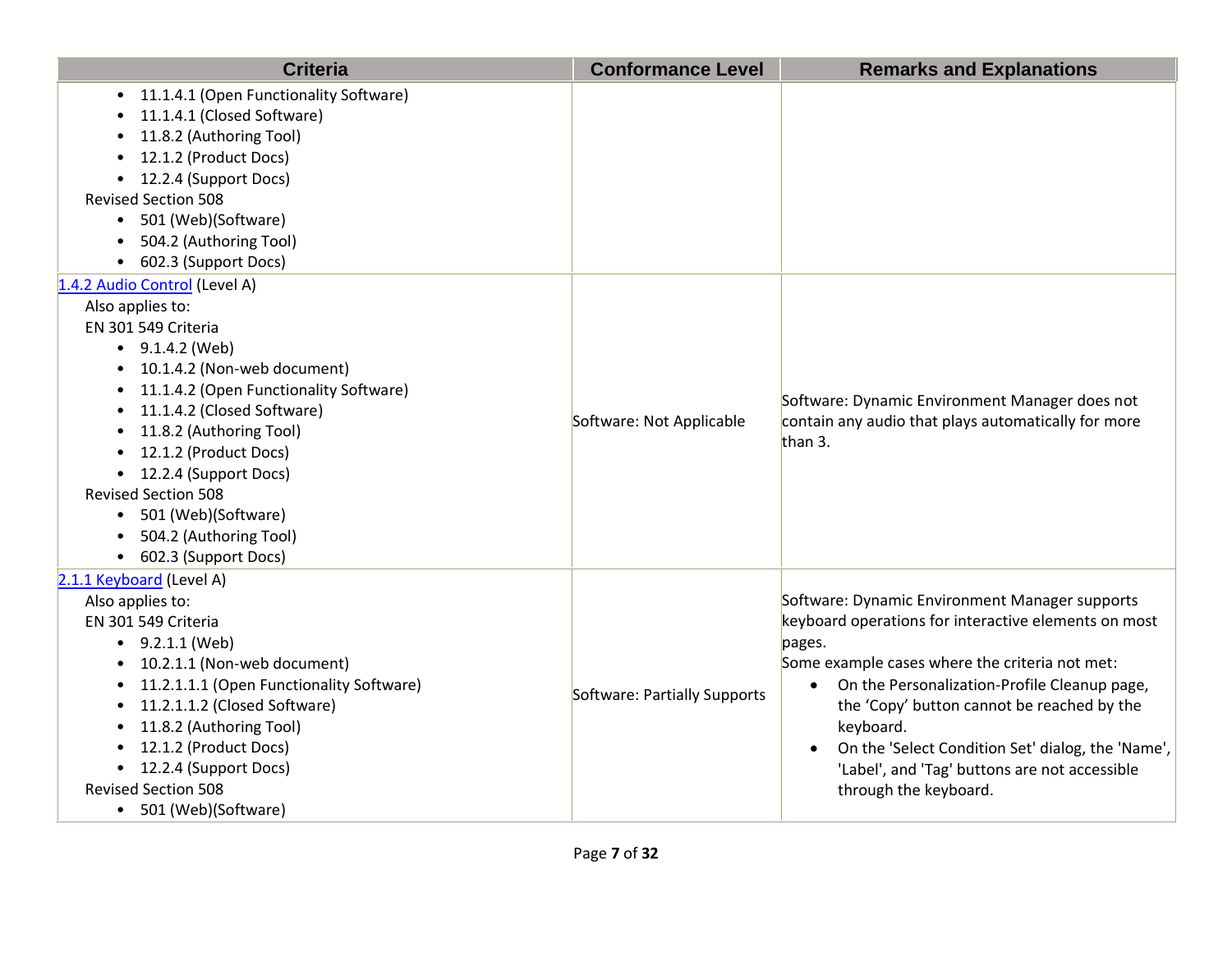| <b>Criteria</b>                                     | <b>Conformance Level</b>     | <b>Remarks and Explanations</b>                                                                               |
|-----------------------------------------------------|------------------------------|---------------------------------------------------------------------------------------------------------------|
| • 504.2 (Authoring Tool)                            |                              |                                                                                                               |
| • 602.3 (Support Docs)                              |                              |                                                                                                               |
| 2.1.2 No Keyboard Trap (Level A)                    |                              |                                                                                                               |
| Also applies to:                                    |                              |                                                                                                               |
| EN 301 549 Criteria                                 |                              | Software: In Dynamic Environment Manager, the user's                                                          |
| $\bullet$ 9.2.1.2 (Web)                             |                              | keyboard focus does not get trapped on most pages.                                                            |
| 10.2.1.2 (Non-web document)                         |                              | Some example cases where the criteria not met:<br>On the Personalization - Profile Cleanup page,<br>$\bullet$ |
| 11.2.1.2 (Open Functionality Software)<br>$\bullet$ |                              |                                                                                                               |
| 11.2.1.2 (Closed Software)<br>$\bullet$             | Software: Partially Supports | the keyboard focus gets trapped inside the                                                                    |
| 11.8.2 (Authoring Tool)                             |                              | multiline edit field.                                                                                         |
| 12.1.2 (Product Docs)                               |                              | On the App Volume page, the keyboard focus<br>$\bullet$                                                       |
| 12.2.4 (Support Docs)                               |                              | gets trapped on the multiline edit field inside                                                               |
| <b>Revised Section 508</b>                          |                              | the 'Comments' tab.                                                                                           |
| 501 (Web)(Software)<br>$\bullet$                    |                              |                                                                                                               |
| • 504.2 (Authoring Tool) • 602.3 (Support Docs)     |                              |                                                                                                               |
| 2.1.4 Character Key Shortcuts (Level A 2.1 only)    |                              |                                                                                                               |
| Also applies to:                                    |                              | Software: Dynamic Environment Manager does not<br>contain Character Key Shortcuts.                            |
| EN 301 549 Criteria                                 |                              |                                                                                                               |
| $\bullet$ 9.2.1.4 (Web)                             |                              |                                                                                                               |
| 10.2.1.4 (Non-web document)                         |                              |                                                                                                               |
| 11.2.1.4.1 (Open Functionality Software)            | Software: Not Applicable     |                                                                                                               |
| 11.2.1.4.2 (Closed Software)                        |                              |                                                                                                               |
| 11.8.2 (Authoring Tool)                             |                              |                                                                                                               |
| 12.1.2 (Product Docs)                               |                              |                                                                                                               |
| 12.2.4 (Support Docs)<br>$\bullet$                  |                              |                                                                                                               |
| Revised Section 508 - Does not apply                |                              |                                                                                                               |
| 2.2.1 Timing Adjustable (Level A)                   |                              |                                                                                                               |
| Also applies to:                                    |                              |                                                                                                               |
| EN 301 549 Criteria                                 |                              |                                                                                                               |
| $-9.2.2.1$ (Web)                                    | Software: Not Applicable     | Software: Dynamic Environment Manager does not                                                                |
| • 10.2.2.1 (Non-web document)                       |                              | impose time out limit to users.                                                                               |
| • 11.2.2.1 (Open Functionality Software)            |                              |                                                                                                               |
| • 11.2.2.1 (Closed Software)                        |                              |                                                                                                               |
| • 11.8.2 (Authoring Tool)                           |                              |                                                                                                               |
| • 12.1.2 (Product Docs)                             |                              |                                                                                                               |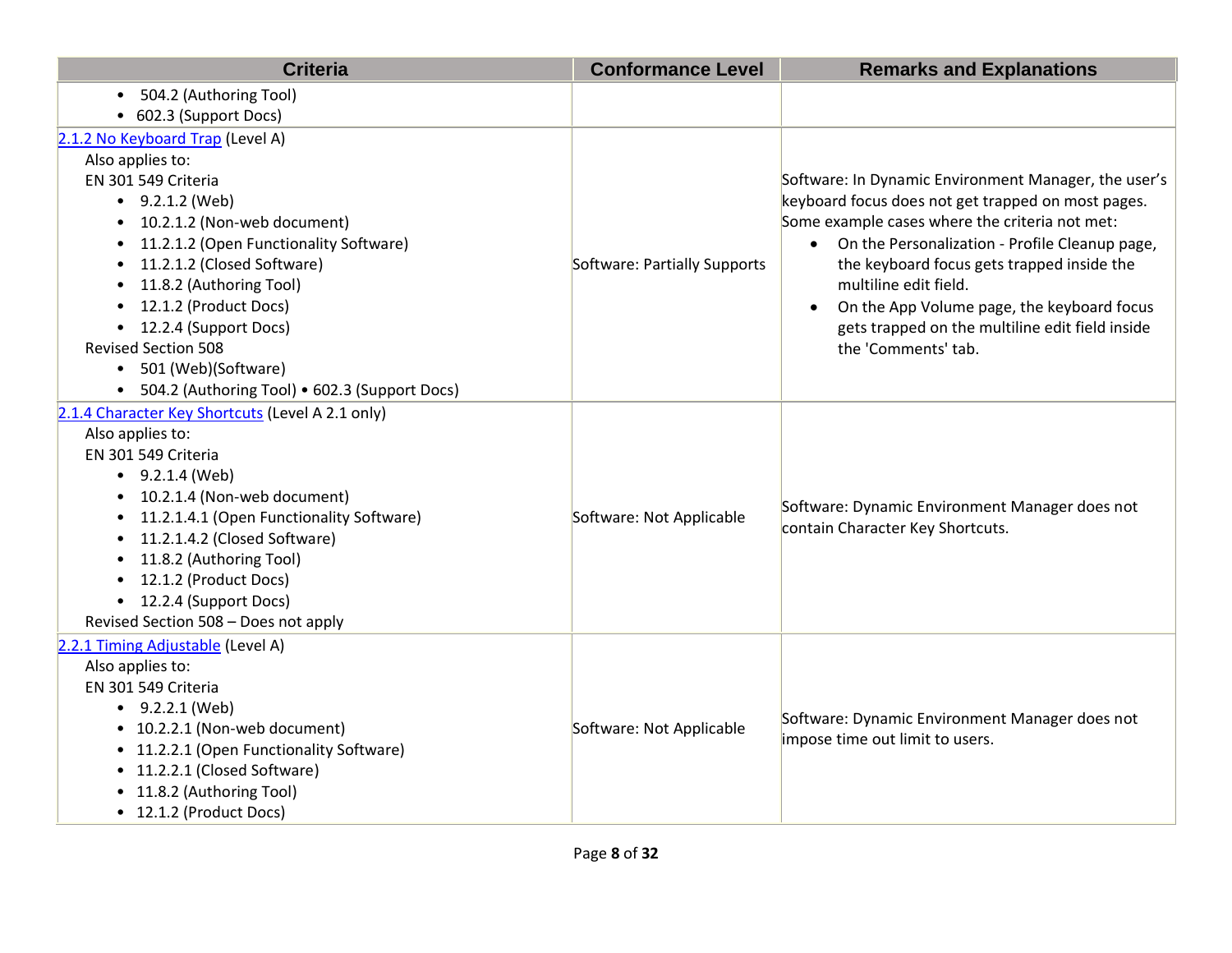| <b>Criteria</b>                                                                                                                                                                                                                                                                                                                                                                                                                                             | <b>Conformance Level</b> | <b>Remarks and Explanations</b>                                                                                                       |
|-------------------------------------------------------------------------------------------------------------------------------------------------------------------------------------------------------------------------------------------------------------------------------------------------------------------------------------------------------------------------------------------------------------------------------------------------------------|--------------------------|---------------------------------------------------------------------------------------------------------------------------------------|
| • 12.2.4 (Support Docs)<br><b>Revised Section 508</b><br>• 501 (Web)(Software)<br>• 504.2 (Authoring Tool)<br>• 602.3 (Support Docs)                                                                                                                                                                                                                                                                                                                        |                          |                                                                                                                                       |
| 2.2.2 Pause, Stop, Hide (Level A)<br>Also applies to:<br>EN 301 549 Criteria<br>$\bullet$ 9.2.2.2 (Web)<br>10.2.2.2 (Non-web document)<br>11.2.2.2 (Open Functionality Software)<br>11.2.2.2 (Closed Software)<br>$\bullet$<br>11.8.2 (Authoring Tool)<br>$\bullet$<br>12.1.2 (Product Docs)<br>• 12.2.4 (Support Docs)<br><b>Revised Section 508</b><br>• 501 (Web)(Software)<br>• 504.2 (Authoring Tool)<br>• 602.3 (Support Docs)                        | Software: Not Applicable | Software: Dynamic Environment Manager does not<br>contain any content that requires users to trigger the<br>pause, stop, hide option. |
| 2.3.1 Three Flashes or Below Threshold (Level A)<br>Also applies to:<br>EN 301 549 Criteria<br>$\bullet$ 9.2.3.1 (Web)<br>10.2.3.1 (Non-web document)<br>11.2.3.1 (Open Functionality Software)<br>11.2.3.1(Closed Software)<br>$\bullet$<br>11.8.2 (Authoring Tool)<br>$\bullet$<br>12.1.2 (Product Docs)<br>• 12.2.4 (Support Docs)<br><b>Revised Section 508</b><br>• 501 (Web)(Software)<br>504.2 (Authoring Tool)<br>602.3 (Support Docs)<br>$\bullet$ | Software: Not Applicable | Software: Dynamic Environment Manager provides no<br>content that flashes more than three times in one<br>second or below thresholds. |
| 2.4.1 Bypass Blocks (Level A)<br>Also applies to:                                                                                                                                                                                                                                                                                                                                                                                                           | Software: Not Applicable | Software: In Dynamic Environment Manager, no<br>content is repeated on different windows.                                             |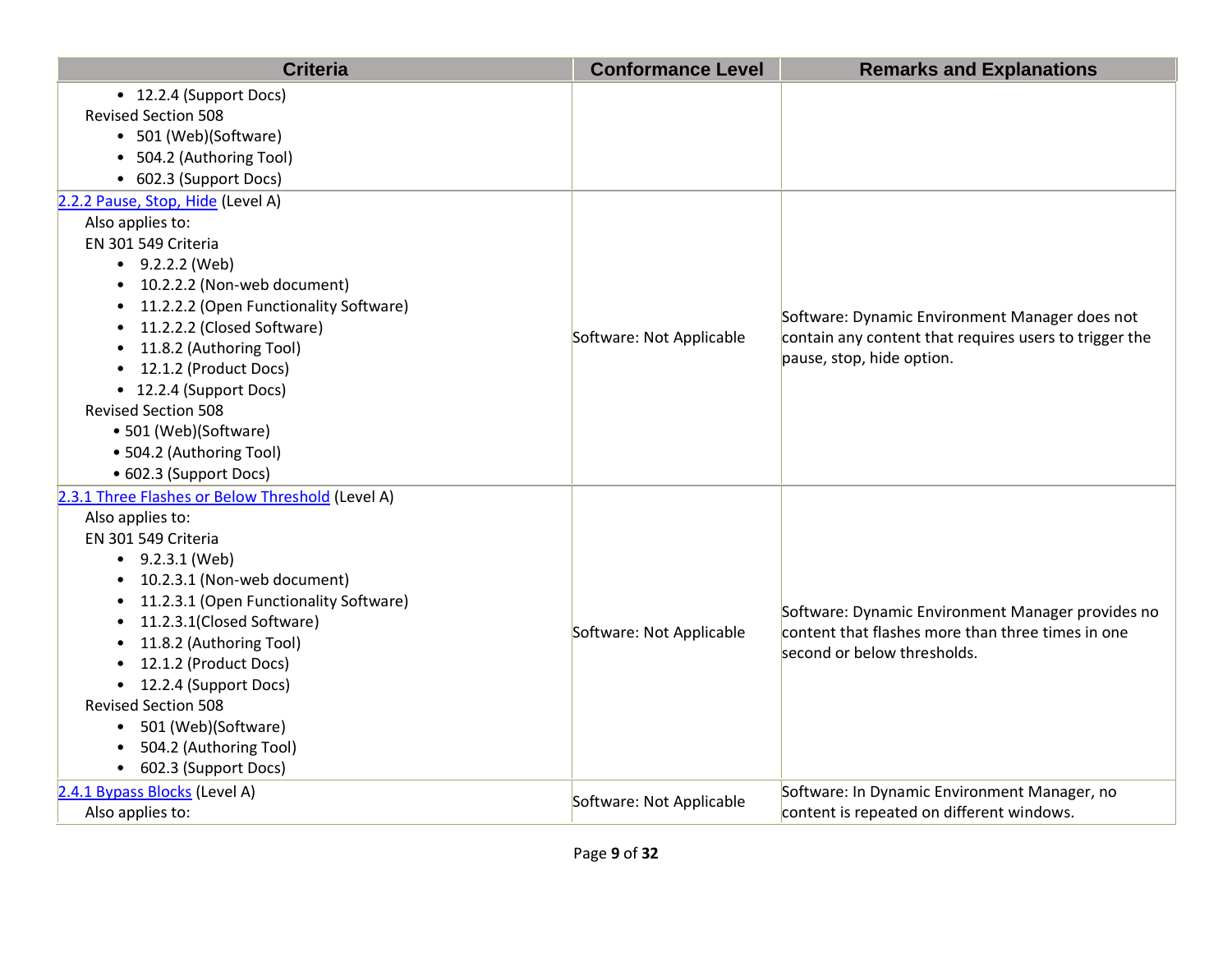| <b>Criteria</b>                                            | <b>Conformance Level</b>     | <b>Remarks and Explanations</b>                        |
|------------------------------------------------------------|------------------------------|--------------------------------------------------------|
| EN 301 549 Criteria                                        |                              |                                                        |
| $-9.2.4.1$ (Web)                                           |                              |                                                        |
| 10.2.4.1 (Non-web document) - Does not apply               |                              |                                                        |
| 11.2.4.1 (Open Functionality Software) - Does not apply    |                              |                                                        |
| 11.2.4.1 (Closed Software) - Does not apply                |                              |                                                        |
| 11.8.2 (Authoring Tool)                                    |                              |                                                        |
| 12.1.2 (Product Docs)                                      |                              |                                                        |
| • 12.2.4 (Support Docs)                                    |                              |                                                        |
| <b>Revised Section 508</b>                                 |                              |                                                        |
| • 501 (Web)(Software) – Does not apply to non-web software |                              |                                                        |
| 504.2 (Authoring Tool)<br>$\bullet$                        |                              |                                                        |
| • 602.3 (Support Docs) – Does not apply to non-web docs    |                              |                                                        |
| 2.4.2 Page Titled (Level A)                                |                              |                                                        |
| Also applies to:                                           |                              |                                                        |
| EN 301 549 Criteria                                        |                              |                                                        |
| $\bullet$ 9.2.4.2 (Web)                                    |                              |                                                        |
| • 10.2.4.2 (Non-web document)                              |                              |                                                        |
| 11.2.4.2 (Open Functionality Software) - Does not apply    |                              |                                                        |
| 11.2.4.2 (Closed Software) – Does not apply                | Software: Supports           | Software: Dynamic Environment Manager provides         |
| 11.8.2 (Authoring Tool)                                    |                              | page title to describe its purpose.                    |
| 12.1.2 (Product Docs)                                      |                              |                                                        |
| • 12.2.4 (Support Docs)                                    |                              |                                                        |
| <b>Revised Section 508</b>                                 |                              |                                                        |
| • 501 (Web)(Software)                                      |                              |                                                        |
| 504.2 (Authoring Tool)                                     |                              |                                                        |
| • 602.3 (Support Docs)                                     |                              |                                                        |
| 2.4.3 Focus Order (Level A)                                |                              |                                                        |
| Also applies to:                                           |                              | Software: In Dynamic Environment Manager, the focus    |
| EN 301 549 Criteria                                        |                              | order is sequential & meaningful on most pages, except |
| • $9.2.4.3$ (Web)                                          |                              | for one instance:                                      |
| • 10.2.4.3 (Non-web document)                              | Software: Partially Supports | • On the Management Console-Condition Set              |
| • 11.2.4.3 (Open Functionality Software)                   |                              | page, the focus is not restored to the 'Create'        |
| 11.2.4.3 (Closed Software)                                 |                              | button on closing the 'Condition Set' window           |
| 11.8.2 (Authoring Tool)                                    |                              | using the ESC key.                                     |
| • 12.1.2 (Product Docs)                                    |                              |                                                        |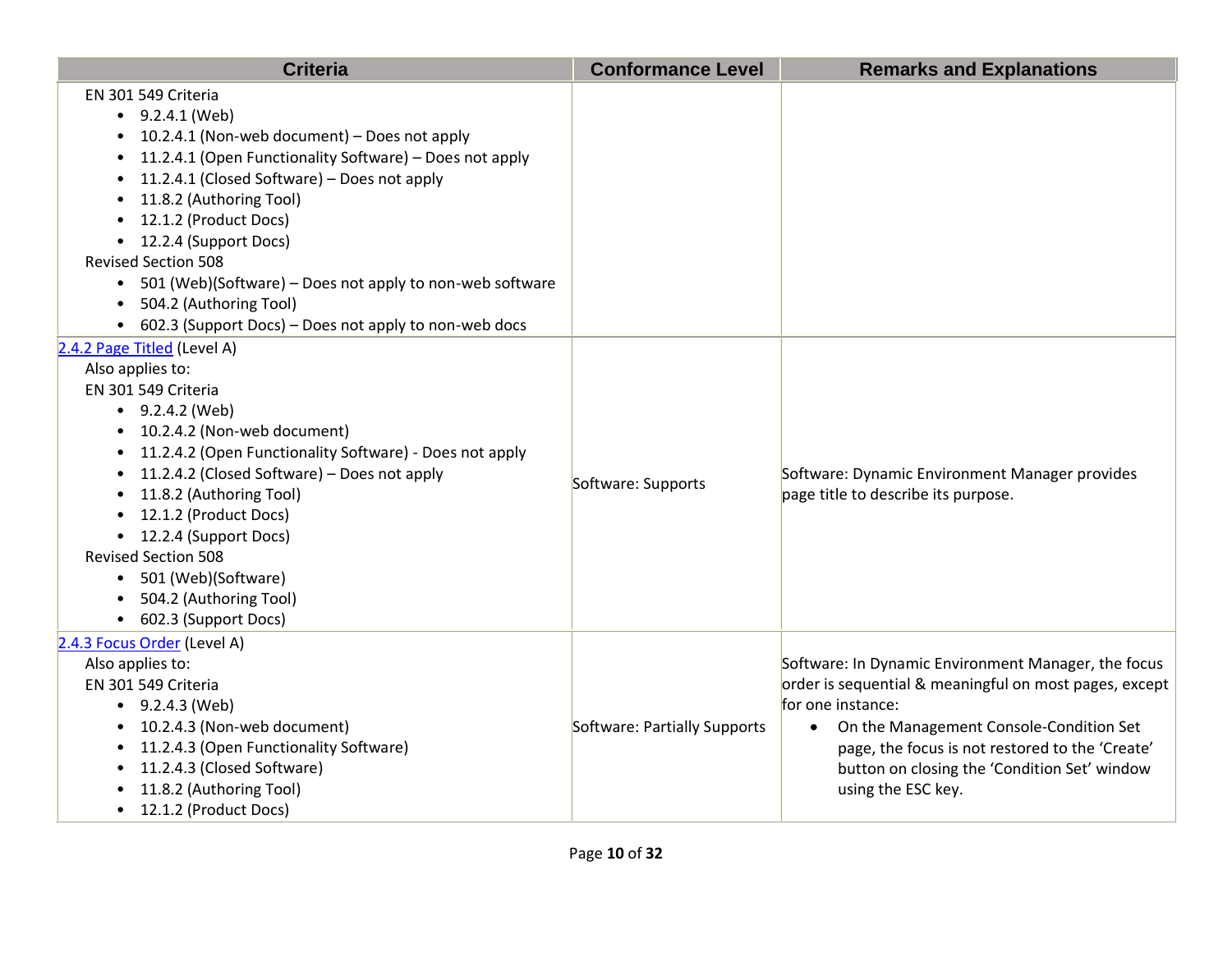| <b>Criteria</b>                                                                                                                                                                                                                                                                                                                                                                                                                      | <b>Conformance Level</b> | <b>Remarks and Explanations</b>                                                           |
|--------------------------------------------------------------------------------------------------------------------------------------------------------------------------------------------------------------------------------------------------------------------------------------------------------------------------------------------------------------------------------------------------------------------------------------|--------------------------|-------------------------------------------------------------------------------------------|
| • 12.2.4 (Support Docs)<br><b>Revised Section 508</b><br>• 501 (Web)(Software)<br>504.2 (Authoring Tool)<br>602.3 (Support Docs)<br>$\bullet$                                                                                                                                                                                                                                                                                        |                          |                                                                                           |
| 2.4.4 Link Purpose (In Context) (Level A)<br>Also applies to:<br>EN 301 549 Criteria<br>$\bullet$ 9.2.4.4 (Web)<br>• 10.2.4.4 (Non-web document)<br>• 11.2.4.4 (Open Functionality Software)<br>11.2.4.4 (Closed Software<br>$\bullet$<br>11.8.2 (Authoring Tool)<br>• 12.1.2 (Product Docs)<br>• 12.2.4 (Support Docs)<br><b>Revised Section 508</b><br>• 501 (Web)(Software)<br>• 504.2 (Authoring Tool)<br>• 602.3 (Support Docs) | Software: Supports       | Software: Dynamic Environment Manager contains links<br>that describe their purpose.      |
| 2.5.1 Pointer Gestures (Level A 2.1 only)<br>Also applies to:<br>EN 301 549 Criteria<br>$\bullet$ 9.2.5.1 (Web)<br>10.2.5.1 (Non-web document)<br>11.2.5.1 (Open Functionality Software)<br>11.2.5.1 (Closed Software)<br>11.8.2 (Authoring Tool)<br>• 12.1.2 (Product Docs)<br>• 12.2.4 (Support Docs)<br>Revised Section 508 - Does not apply                                                                                      | Software: Not Applicable | Software: Dynamic Environment Manager does not use<br>pointer gestures.                   |
| 2.5.2 Pointer Cancellation (Level A 2.1 only)<br>Also applies to:<br>EN 301 549 Criteria<br>$-9.2.5.2$ (Web)<br>• 10.2.5.2 (Non-web document)                                                                                                                                                                                                                                                                                        | Software: Supports       | Software: Dynamic Environment Manager supports<br>pointer cancellation and no down-event. |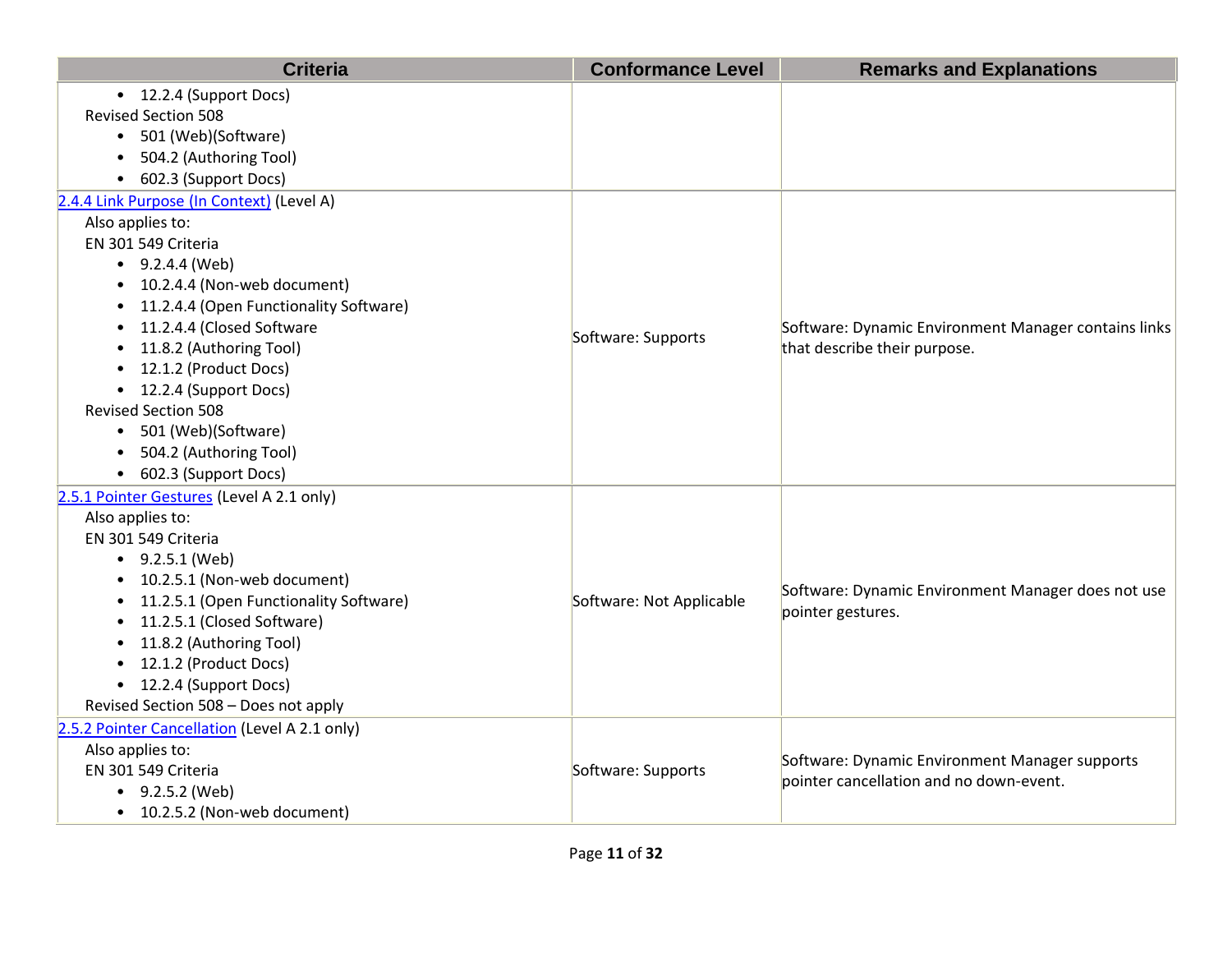| <b>Criteria</b>                           | <b>Conformance Level</b> | <b>Remarks and Explanations</b>                          |
|-------------------------------------------|--------------------------|----------------------------------------------------------|
| 11.2.5.2 (Open Functionality Software)    |                          |                                                          |
| 11.2.5.2 (Closed Software)                |                          |                                                          |
| 11.8.2 (Authoring Tool)                   |                          |                                                          |
| 12.1.2 (Product Docs)                     |                          |                                                          |
| 12.2.4 (Support Docs)<br>$\bullet$        |                          |                                                          |
| Revised Section 508 - Does not apply      |                          |                                                          |
| 2.5.3 Label in Name (Level A 2.1 only)    |                          |                                                          |
| Also applies to:                          |                          |                                                          |
| EN 301 549 Criteria                       |                          |                                                          |
| $\bullet$ 9.2.5.3 (Web)                   |                          |                                                          |
| 10.2.5.3 (Non-web document)               |                          | Software: In Dynamic Environment Manager, accessible     |
| 11.2.5.3 (Open Functionality Software)    | Software: Supports       | names of user interface controls that match their visual |
| 11.2.5.3 (Closed Software)                |                          | labels are used.                                         |
| 11.8.2 (Authoring Tool)                   |                          |                                                          |
| 12.1.2 (Product Docs)                     |                          |                                                          |
| • 12.2.4 (Support Docs)                   |                          |                                                          |
| Revised Section 508 - Does not apply      |                          |                                                          |
| 2.5.4 Motion Actuation (Level A 2.1 only) |                          |                                                          |
| Also applies to:                          |                          |                                                          |
| EN 301 549 Criteria                       |                          |                                                          |
| $\bullet$ 9.2.5.4 (Web)                   |                          |                                                          |
| 10.2.5.4 (Non-web document)               |                          | Software: Dynamic Environment Manager does not           |
| 11.2.5.4 (Open Functionality Software)    | Software: Not Applicable | contain functionality that require device motion or user |
| 11.2.5.4 (Closed Software                 |                          | motion.                                                  |
| 11.8.2 (Authoring Tool)                   |                          |                                                          |
| 12.1.2 (Product Docs)<br>$\bullet$        |                          |                                                          |
| • 12.2.4 (Support Docs)                   |                          |                                                          |
| Revised Section 508 - Does not apply      |                          |                                                          |
| 3.1.1 Language of Page (Level A)          |                          |                                                          |
| Also applies to:                          |                          |                                                          |
| EN 301 549 Criteria                       |                          | Software: In Dynamic Environment Manager, the            |
| $\bullet$ 9.3.1.1 (Web)                   | Software: Supports       | default language of the pages can be identified by       |
| 10.3.1.1 (Non-web document)               |                          | screen reader listed in the "Evaluation Methods Used".   |
| 11.3.1.1.1 (Open Functionality Software)  |                          |                                                          |
| 11.3.1.1.2 (Closed Software)<br>$\bullet$ |                          |                                                          |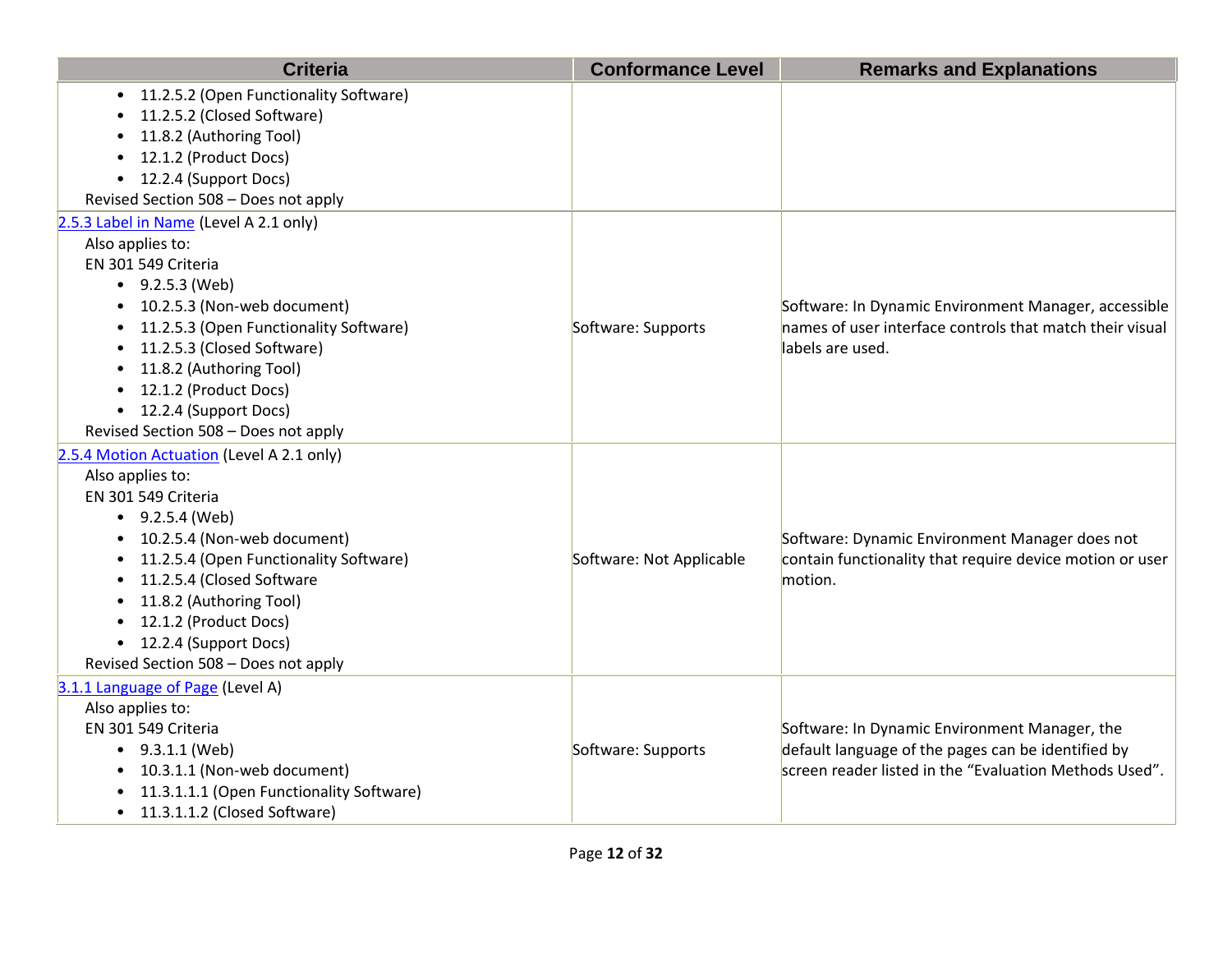| <b>Criteria</b>                                                                                                                                                                                                                                                                                                                                                                                                                                         | <b>Conformance Level</b> | <b>Remarks and Explanations</b>                                                                                                                  |
|---------------------------------------------------------------------------------------------------------------------------------------------------------------------------------------------------------------------------------------------------------------------------------------------------------------------------------------------------------------------------------------------------------------------------------------------------------|--------------------------|--------------------------------------------------------------------------------------------------------------------------------------------------|
| • 11.8.2 (Authoring Tool)<br>12.1.2 (Product Docs)<br>• 12.2.4 (Support Docs)<br><b>Revised Section 508</b><br>501 (Web)(Software)<br>$\bullet$<br>504.2 (Authoring Tool)<br>602.3 (Support Docs)                                                                                                                                                                                                                                                       |                          |                                                                                                                                                  |
| 3.2.1 On Focus (Level A)<br>Also applies to:<br>EN 301 549 Criteria<br>$-9.3.2.1$ (Web)<br>10.3.2.1 (Non-web document)<br>11.3.2.1 (Open Functionality Software)<br>11.3.2.1 (Closed Software)<br>11.8.2 (Authoring Tool)<br>• 12.1.2 (Product Docs)<br>• 12.2.4 (Support Docs)<br><b>Revised Section 508</b><br>• 501 (Web)(Software)<br>504.2 (Authoring Tool)<br>• 602.3 (Support Docs)                                                              | Software: Supports       | Software: In Dynamic Environment Manager, UI<br>components on receiving focus do not initiate any<br>change of context.                          |
| 3.2.2 On Input (Level A)<br>Also applies to:<br>EN 301 549 Criteria<br>$-9.3.2.2$ (Web)<br>• 10.3.2.2 (Non-web document)<br>11.3.2.2 (Open Functionality Software)<br>11.3.2.2 (Closed Software)<br>$\bullet$<br>11.8.2 (Authoring Tool)<br>$\bullet$<br>12.1.2 (Product Docs)<br>$\bullet$<br>• 12.2.4 (Support Docs)<br><b>Revised Section 508</b><br>501 (Web)(Software)<br>$\bullet$<br>504.2 (Authoring Tool)<br>602.3 (Support Docs)<br>$\bullet$ | Software: Supports       | Software: Dynamic Environment Manager provides<br>components that do not initiate a change of context<br>automatically while taking user inputs. |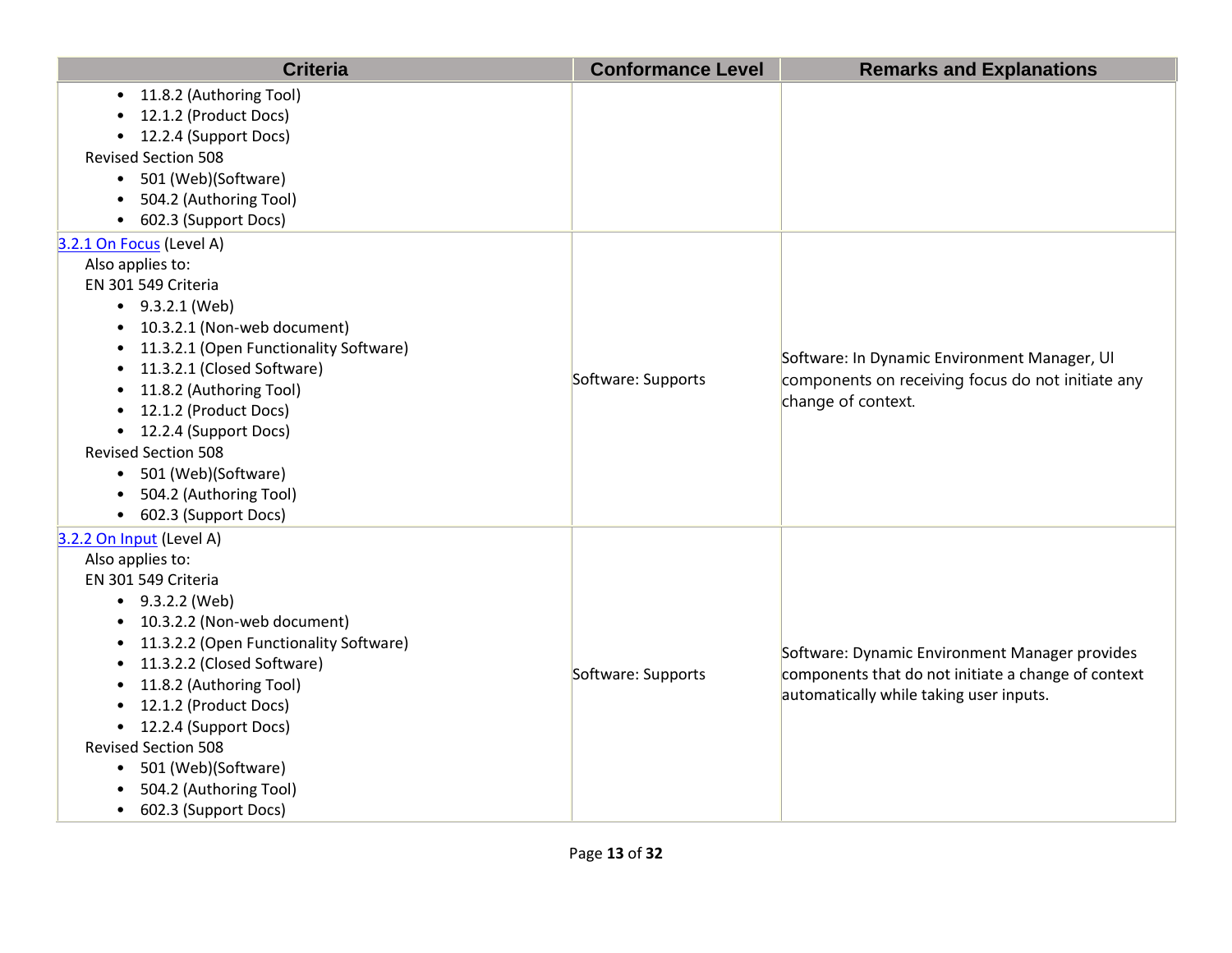| <b>Criteria</b>                                                                                                                                                                                                                                                                                                                                                                                                                | <b>Conformance Level</b>     | <b>Remarks and Explanations</b>                                                                                                                                                                                                                                                                                                                                                                                                                        |
|--------------------------------------------------------------------------------------------------------------------------------------------------------------------------------------------------------------------------------------------------------------------------------------------------------------------------------------------------------------------------------------------------------------------------------|------------------------------|--------------------------------------------------------------------------------------------------------------------------------------------------------------------------------------------------------------------------------------------------------------------------------------------------------------------------------------------------------------------------------------------------------------------------------------------------------|
| 3.3.1 Error Identification (Level A)<br>Also applies to:<br>EN 301 549 Criteria<br>$\bullet$ 9.3.3.1 (Web)<br>• 10.3.3.1 (Non-web document)<br>11.3.3.1.1 (Open Functionality Software)<br>11.3.3.1.2 (Closed Software)<br>$\bullet$<br>11.8.2 (Authoring Tool)<br>12.1.2 (Product Docs)<br>• 12.2.4 (Support Docs)<br><b>Revised Section 508</b><br>• 501 (Web)(Software)<br>504.2 (Authoring Tool)<br>• 602.3 (Support Docs) | Software: Partially Supports | Software: In Dynamic Environment Manager, error<br>messages are identified by screen readers listed in the<br>"Evaluation Method Used", except for one instance:<br>• On the Configuration share page, the screen<br>reader does not announce the error message<br>for 'Location' edit field.                                                                                                                                                          |
| 3.3.2 Labels or Instructions (Level A)<br>Also applies to:<br>EN 301 549 Criteria<br>$\bullet$ 9.3.3.2 (Web)<br>• 10.3.3.2 (Non-web document)<br>11.3.3.2 (Open Functionality Software)<br>11.3.3.2 (Closed Software)<br>11.8.2 (Authoring Tool)<br>12.1.2 (Product Docs)<br>12.2.4 (Support Docs) Revised Section 508<br>501 (Web)(Software)<br>504.2 (Authoring Tool)<br>• 602.3 (Support Docs)                              | Software: Partially Supports | Software: Dynamic Environment Manager contains form<br>fields with programmatically defined labels or<br>instructions on most pages.<br>Some example cases where the criteria not met:<br>• On the User Environment - App Volumes page,<br>the form element does not have a visible text<br>label for the 'Find' edit field.<br>On the Application Blocking page, the form<br>element does not have a visible text label for<br>the 'Find' edit field. |
| 4.1.1 Parsing (Level A)<br>Also applies to:<br>EN 301 549 Criteria<br>$\bullet$ 9.4.1.1 (Web)<br>• 10.4.1.1 (Non-web document)<br>11.4.1.1.1 (Open Functionality Software)<br>11.4.1.1.2 (Closed Software) - Does not apply<br>11.8.2 (Authoring Tool)<br>• 12.1.2 (Product Docs)                                                                                                                                              | Software: Supports           | Software: In Dynamic Environment Manager, contents<br>can be exposed properly to the assistive technologies.                                                                                                                                                                                                                                                                                                                                           |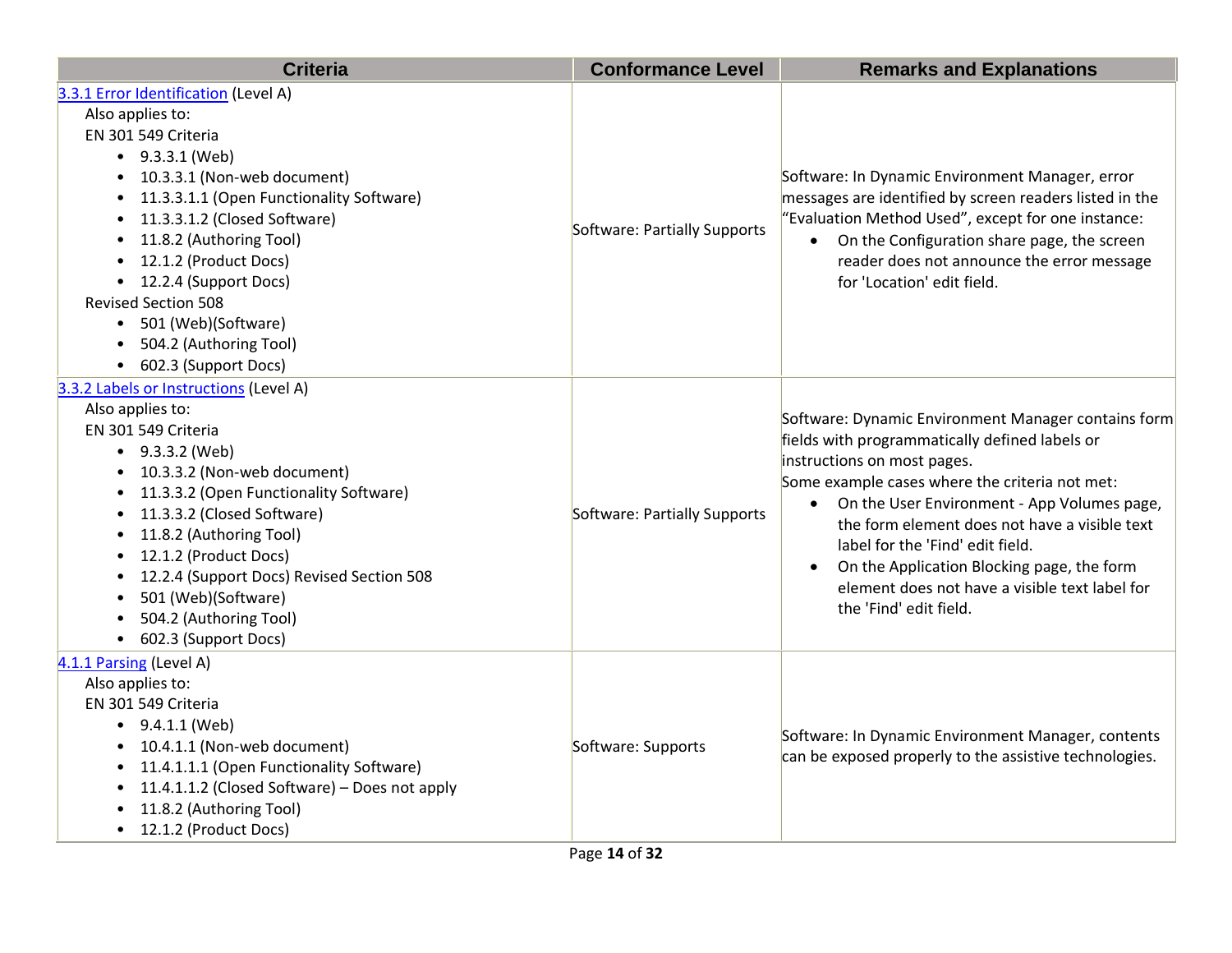| <b>Criteria</b>                                                                                                                                                                                                                                                                                                                                                                                                                                                                                  | <b>Conformance Level</b>     | <b>Remarks and Explanations</b>                                                                                                                                                                                                                                                                                                                                                                                                                          |
|--------------------------------------------------------------------------------------------------------------------------------------------------------------------------------------------------------------------------------------------------------------------------------------------------------------------------------------------------------------------------------------------------------------------------------------------------------------------------------------------------|------------------------------|----------------------------------------------------------------------------------------------------------------------------------------------------------------------------------------------------------------------------------------------------------------------------------------------------------------------------------------------------------------------------------------------------------------------------------------------------------|
| • 12.2.4 (Support Docs)<br><b>Revised Section 508</b><br>501 (Web)(Software)<br>$\bullet$<br>504.2 (Authoring Tool)<br>$\bullet$                                                                                                                                                                                                                                                                                                                                                                 |                              |                                                                                                                                                                                                                                                                                                                                                                                                                                                          |
| 602.3 (Support Docs)<br>$\bullet$<br>4.1.2 Name, Role, Value (Level A)<br>Also applies to:<br>EN 301 549 Criteria<br>$\bullet$ 9.4.1.2 (Web)<br>• 10.4.1.2 (Non-web document)<br>• 11.4.1.2.1 (Open Functionality Software)<br>• 11.4.1.2.2 (Closed Software) – Not required<br>• 11.8.2 (Authoring Tool)<br>• 12.1.2 (Product Docs)<br>• 12.2.4 (Support Docs)<br><b>Revised Section 508</b><br>501 (Web)(Software)<br>$\bullet$<br>504.2 (Authoring Tool)<br>602.3 (Support Docs)<br>$\bullet$ | Software: Partially Supports | Software: In Dynamic Environment Manager, name,<br>role, value is defined for most UI elements<br>programmatically.<br>Some example cases where the criteria not met:<br>On the Configuration share page, the role is not<br>$\bullet$<br>defined for "Browse", "Ok" and "Cancel"<br>buttons.<br>On the Horizon Smart Policies page, the name is<br>$\bullet$<br>not defined for combo boxes present inside<br>Horizon Smart Policies settings grouping. |

#### **Table 2: Success Criteria, Level AA**

| <b>Criteria</b>                          | <b>Conformance Level</b> | <b>Remarks and Explanations</b>                        |
|------------------------------------------|--------------------------|--------------------------------------------------------|
| 1.2.4 Captions (Live) (Level AA)         |                          |                                                        |
| Also applies to:                         |                          |                                                        |
| EN 301 549 Criteria                      |                          |                                                        |
| $\bullet$ 9.1.2.4 (Web)                  |                          | Software: Dynamic Environment Manager does not         |
| • 10.1.2.4 (Non-web document)            | Software: Not Applicable | contain any synchronized media with live audio content |
| • 11.1.2.4 (Open Functionality Software) |                          | requiring captions.                                    |
| • 11.1.2.4 (Closed Software)             |                          |                                                        |
| • 11.8.2 (Authoring Tool)                |                          |                                                        |
| • 12.1.2 (Product Docs)                  |                          |                                                        |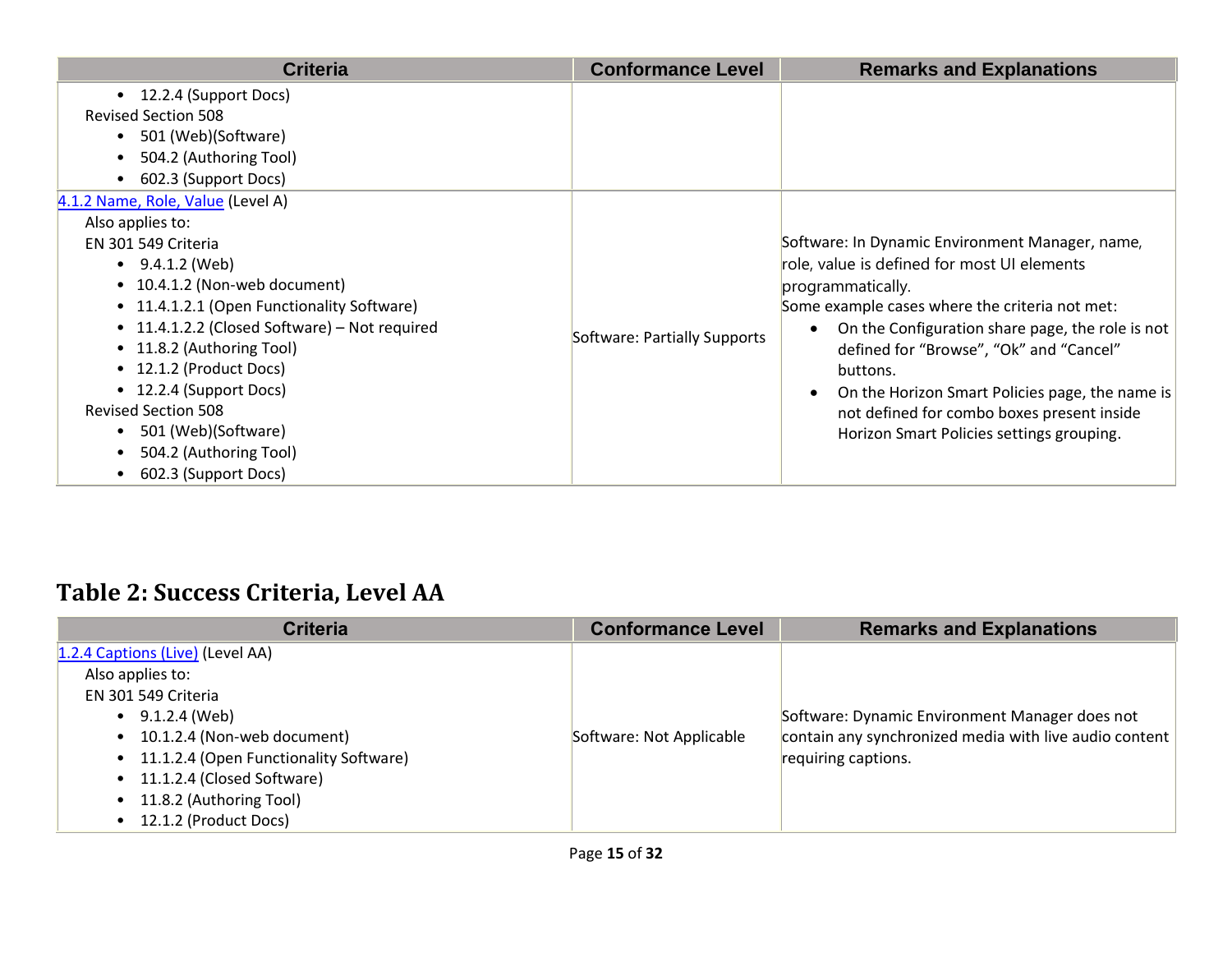| <b>Criteria</b>                                                                                                                                                                                                                                                                                                        | <b>Conformance Level</b> | <b>Remarks and Explanations</b>                                                                                     |
|------------------------------------------------------------------------------------------------------------------------------------------------------------------------------------------------------------------------------------------------------------------------------------------------------------------------|--------------------------|---------------------------------------------------------------------------------------------------------------------|
| • 12.2.4 (Support Docs)<br><b>Revised Section 508</b><br>• 501 (Web)(Software)<br>504.2 (Authoring Tool)<br>• 602.3 (Support Docs)                                                                                                                                                                                     |                          |                                                                                                                     |
| 1.2.5 Audio Description (Prerecorded) (Level AA)<br>Also applies to:<br>EN 301 549 Criteria<br>$\bullet$ 9.1.2.5 (Web)<br>• 10.1.2.5 (Non-web document)<br>• 11.1.2.5 (Open Functionality Software)<br>• 11.1.2.5 (Closed Software)<br>• 11.8.2 (Authoring Tool)<br>• 12.1.2 (Product Docs)<br>• 12.2.4 (Support Docs) | Software: Not Applicable | Software: Dynamic Environment Manager does not<br>contain any synchronized media with prerecorded video<br>content. |
| <b>Revised Section 508</b><br>• 501 (Web)(Software)<br>• 504.2 (Authoring Tool)<br>• 602.3 (Support Docs<br>1.3.4 Orientation (Level AA 2.1 only)<br>Also applies to:                                                                                                                                                  |                          |                                                                                                                     |
| EN 301 549 Criteria<br>$\bullet$ 9.1.3.4 (Web)<br>• 10.1.3.4 (Non-web document)<br>• 11.1.3.4 (Open Functionality Software)<br>• 11.1.3.4 (Closed Software)<br>• 11.8.2 (Authoring Tool)<br>• 12.1.2 (Product Docs)<br>• 12.2.4 (Support Docs)<br>Revised Section 508 - Does not apply                                 | Software: Not Applicable | Software: Dynamic Environment Manager does not<br>support mobile devices.                                           |
| 1.3.5 Identify Input Purpose (Level AA 2.1 only)<br>Also applies to:<br>EN 301 549 Criteria<br>$\bullet$ 9.1.3.5 (Web)<br>• 10.1.3.5 (Non-web document)                                                                                                                                                                | Software: Not Applicable | Software: Dynamic Environment Manager does not<br>contain web pages.                                                |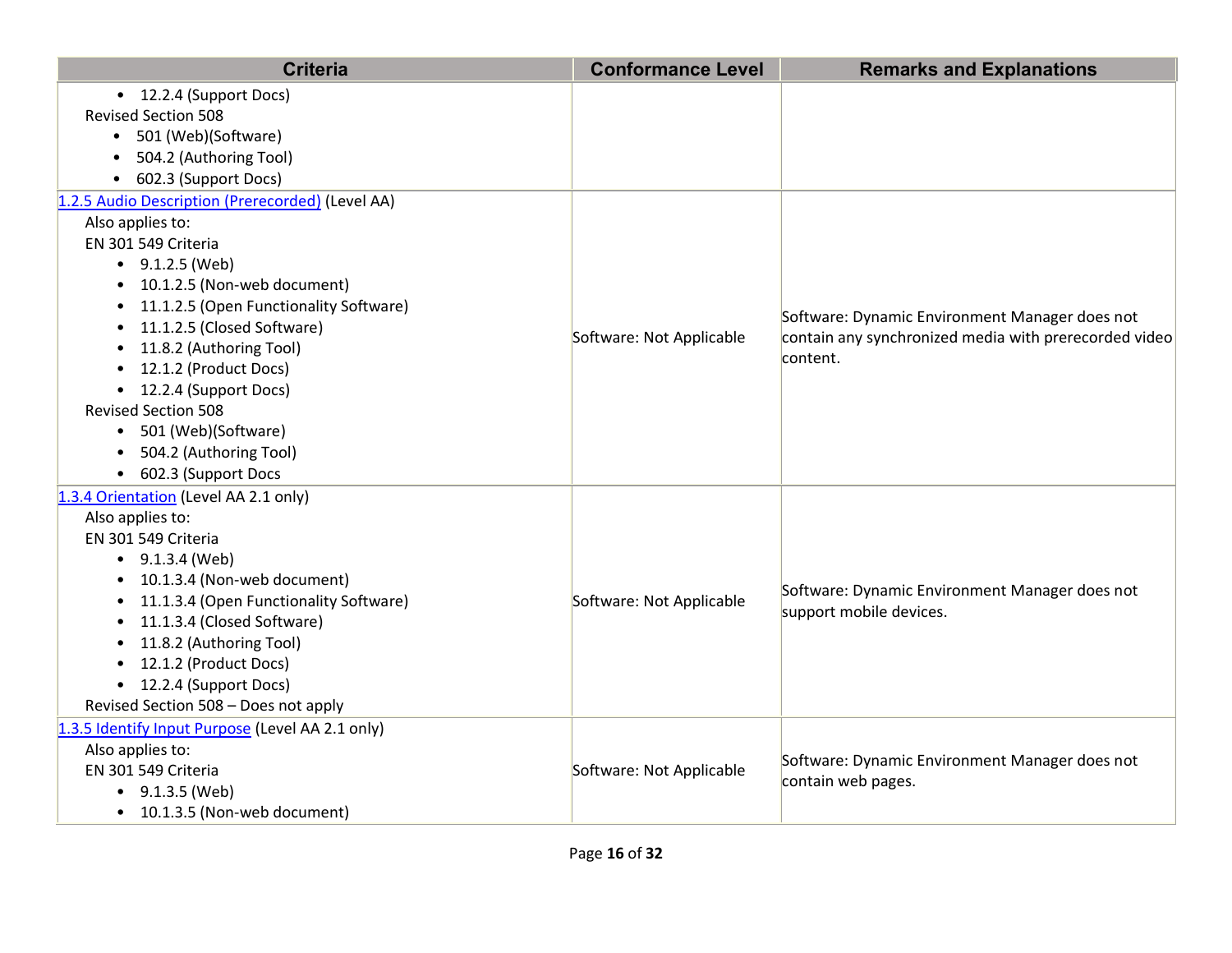| <b>Criteria</b>                                                                                                                                                                                                                                                                                                                                                                                                                    | <b>Conformance Level</b>   | <b>Remarks and Explanations</b>                                                                                                              |
|------------------------------------------------------------------------------------------------------------------------------------------------------------------------------------------------------------------------------------------------------------------------------------------------------------------------------------------------------------------------------------------------------------------------------------|----------------------------|----------------------------------------------------------------------------------------------------------------------------------------------|
| • 11.1.3.5 (Open Functionality Software)<br>11.1.3.5 (Closed Software)<br>11.8.2 (Authoring Tool)<br>12.1.2 (Product Docs)<br>• 12.2.4 (Support Docs)<br>Revised Section 508 - Does not apply                                                                                                                                                                                                                                      |                            |                                                                                                                                              |
| 1.4.3 Contrast (Minimum) (Level AA)<br>Also applies to:<br>EN 301 549 Criteria<br>$\bullet$ 9.1.4.3 (Web)<br>• 10.1.4.3 (Non-web document)<br>11.1.4.3 (Open Functionality Software)<br>11.1.4.3 (Closed Software)<br>11.8.2 (Authoring Tool)<br>$\bullet$<br>12.1.2 (Product Docs)<br>• 12.2.4 (Support Docs)<br><b>Revised Section 508</b><br>501 (Web)(Software)<br>504.2 (Authoring Tool)<br>602.3 (Support Docs)<br>$\bullet$ | Software: Supports         | Software: Dynamic Environment Manager contains text<br>with a minimum contrast ratio of 4.5:1.                                               |
| 1.4.4 Resize text (Level AA)<br>Also applies to:<br>EN 301 549 Criteria<br>$\bullet$ 9.1.4.4 (Web)<br>• 10.1.4.4 (Non-web document)<br>11.1.4.4.1 (Open Functionality Software)<br>11.1.4.4.2 (Closed Software)<br>11.8.2 (Authoring Tool)<br>12.1.2 (Product Docs)<br>• 12.2.4 (Support Docs)<br><b>Revised Section 508</b><br>501 (Web)(Software)<br>$\bullet$<br>504.2 (Authoring Tool)<br>• 602.3 (Support Docs)               | Software: Does Not Support | Software: Dynamic Environment Manager contains text<br>that cannot be resized up to 200 percent without loss of<br>content or functionality. |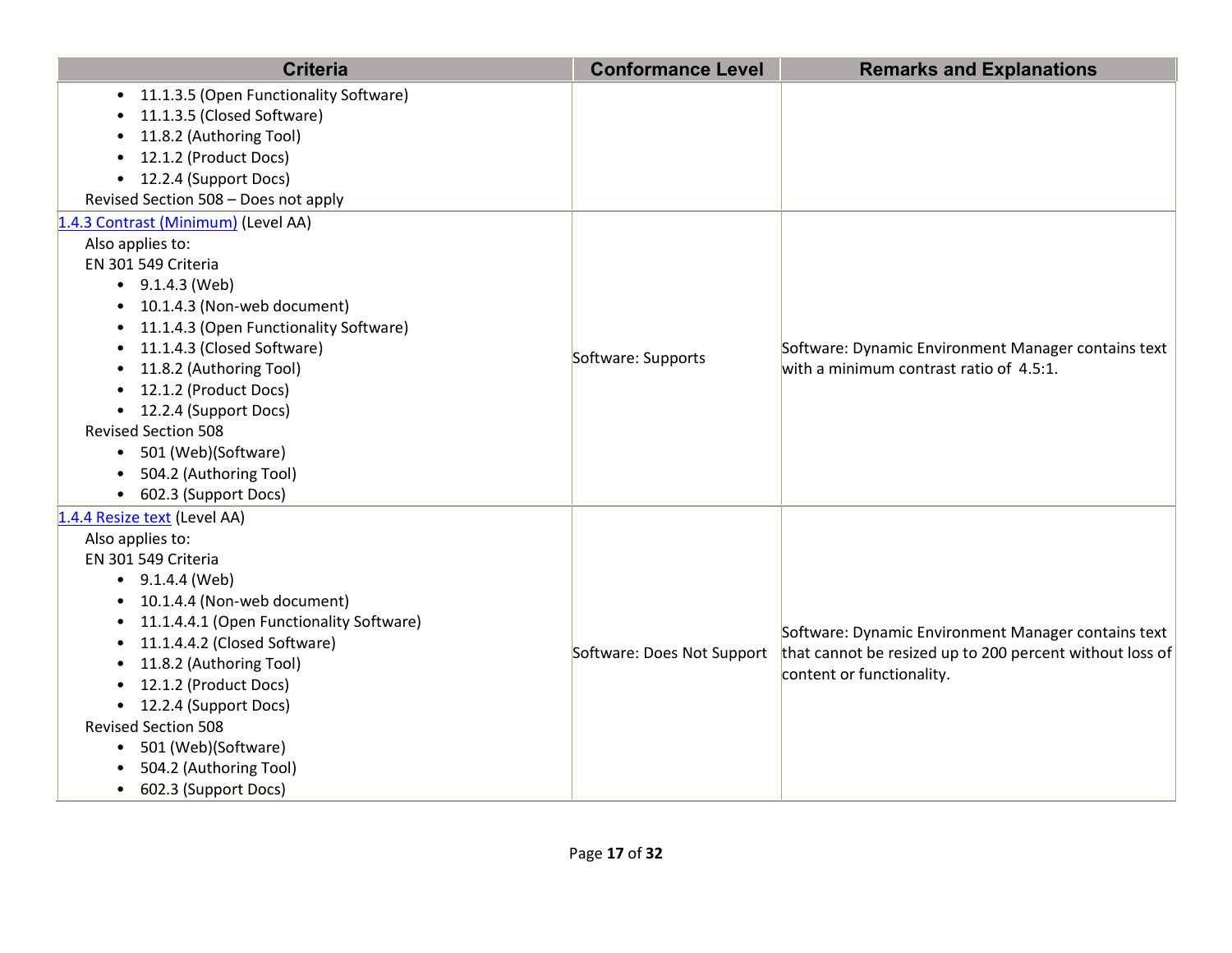| <b>Criteria</b>                                                                                                                                                                                                                                                                                                                                                                                                                                             | <b>Conformance Level</b>     | <b>Remarks and Explanations</b>                                                                                                                                                                                                                                                                                                                                                                                                              |
|-------------------------------------------------------------------------------------------------------------------------------------------------------------------------------------------------------------------------------------------------------------------------------------------------------------------------------------------------------------------------------------------------------------------------------------------------------------|------------------------------|----------------------------------------------------------------------------------------------------------------------------------------------------------------------------------------------------------------------------------------------------------------------------------------------------------------------------------------------------------------------------------------------------------------------------------------------|
| 1.4.5 Images of Text (Level AA)<br>Also applies to:<br>EN 301 549 Criteria<br>$\bullet$ 9.1.4.5 (Web)<br>• 10.1.4.5 (Non-web document)<br>• 11.1.4.5.1 (Open Functionality Software)<br>11.1.4.5.2 (Closed Software) - Does not apply<br>$\bullet$<br>11.8.2 (Authoring Tool)<br>$\bullet$<br>• 12.1.2 (Product Docs)<br>• 12.2.4 (Support Docs)<br><b>Revised Section 508</b><br>• 501 (Web)(Software)<br>504.2 (Authoring Tool)<br>• 602.3 (Support Docs) | Software: Supports           | Software: Dynamic Environment Manager provides<br>information using plain text rather than images of text.                                                                                                                                                                                                                                                                                                                                   |
| 1.4.10 Reflow (Level AA 2.1 only)<br>Also applies to:<br>EN 301 549 Criteria<br>$\bullet$ 9.1.4.10 (Web)<br>• 10.1.4.10 (Non-web document)<br>• 11.1.4.10.1 (Open Functionality Software)<br>• 11.1.4.10.2 (Closed Software)<br>• 11.8.2 (Authoring Tool)<br>• 12.1.2 (Product Docs)<br>• 12.2.4 (Support Docs)<br>Revised Section 508 - Does not apply                                                                                                     | Software: Support            | Software: Dynamic Environment Manager contains<br>contents that reflows correctly on all the pages.                                                                                                                                                                                                                                                                                                                                          |
| 1.4.11 Non-text Contrast (Level AA 2.1 only)<br>Also applies to:<br>EN 301 549 Criteria<br>$\bullet$ 9.1.4.11 (Web)<br>• 10.1.4.11 (Non-web document)<br>• 11.1.4.11 (Open Functionality Software)<br>• 11.1.4.11 (Closed Software)<br>• 11.8.2 (Authoring Tool)<br>• 12.1.2 (Product Docs)<br>• 12.2.4 (Support Docs)<br>Revised Section 508 - Does not apply                                                                                              | Software: Partially Supports | Software: Dynamic Environment contains non-text<br>contents with a minimum contrast ratio of 3:1 on most<br>pages.<br>Some example cases where the criteria not met:<br>On the Welcome page, the contrast ratio for the<br>keyboard focus boundary of 'Next' and 'Cancel'<br>button is 2.0:1.<br>On the Self Support page, the contrast ratio for<br>keyboard focus boundary of 'Close', 'Reset'<br>button, and 'Restore' dropdown is 2.0:1. |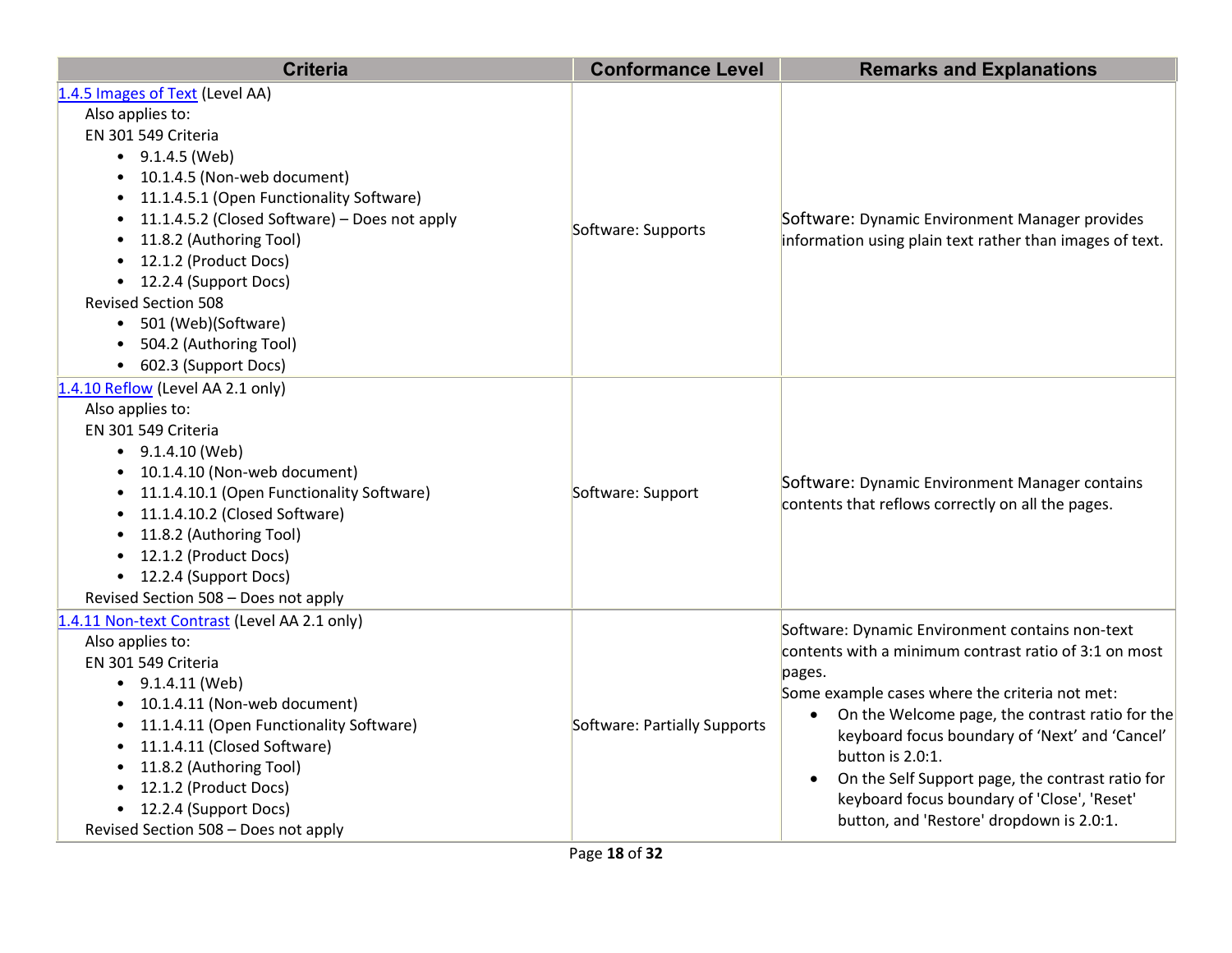| <b>Criteria</b>                                                                                                                                                                                                                                                                                                                                                                                                                                                                                                                                                                               | <b>Conformance Level</b> | <b>Remarks and Explanations</b>                                                                                          |
|-----------------------------------------------------------------------------------------------------------------------------------------------------------------------------------------------------------------------------------------------------------------------------------------------------------------------------------------------------------------------------------------------------------------------------------------------------------------------------------------------------------------------------------------------------------------------------------------------|--------------------------|--------------------------------------------------------------------------------------------------------------------------|
| 1.4.12 Text Spacing (Level AA 2.1 only)<br>Also applies to:<br>EN 301 549 Criteria<br>$\bullet$ 9.1.4.12 (Web)<br>10.1.4.12 (Non-web document)<br>$\bullet$<br>11.1.4.12 (Open Functionality Software)<br>$\bullet$<br>11.1.4.12 (Closed Software)<br>$\bullet$<br>11.8.2 (Authoring Tool)<br>$\bullet$<br>12.1.2 (Product Docs)<br>$\bullet$<br>• 12.2.4 (Support Docs)<br>Revised Section 508 - Does not apply                                                                                                                                                                              | Software: Not Applicable | Software: Dynamic Environment Manager does not<br>contain web pages.                                                     |
| 1.4.13 Content on Hover or Focus (Level AA 2.1 only)<br>Also applies to:<br>EN 301 549 Criteria<br>$\bullet$ 9.1.4.13 (Web)<br>10.1.4.13 (Non-web document)<br>$\bullet$<br>11.1.4.13 (Open Functionality Software)<br>$\bullet$<br>11.1.4.13 (Closed Software)<br>$\bullet$<br>11.8.2 (Authoring Tool)<br>$\bullet$<br>12.1.2 (Product Docs)<br>$\bullet$<br>• 12.2.4 (Support Docs)<br>Revised Section 508 - Does not apply                                                                                                                                                                 | Software: Not Applicable | Software: In Dynamic Environment Manager, pointer<br>hover or keyboard focus does not trigger any additional<br>content. |
| 2.4.5 Multiple Ways (Level AA)<br>Also applies to:<br>EN 301 549 Criteria<br>$\bullet$ 9.2.4.5 (Web)<br>• 10.2.4.5 (Non-web document) - Does not apply<br>11.2.4.5 (Open Functionality Software) - Does not apply<br>11.2.4.5 (Closed Software) - Does not apply<br>$\bullet$<br>11.8.2 (Authoring Tool)<br>$\bullet$<br>12.1.2 (Product Docs)<br>• 12.2.4 (Support Docs)<br><b>Revised Section 508</b><br>501 (Web)(Software) - Does not apply to non-web software<br>$\bullet$<br>504.2 (Authoring Tool)<br>$\bullet$<br>602.3 (Support Docs) – Does not apply to non-web docs<br>$\bullet$ | Software: Not Applicable | Software: Dynamic Environment Manager provides<br>multiple ways to locate the required content.                          |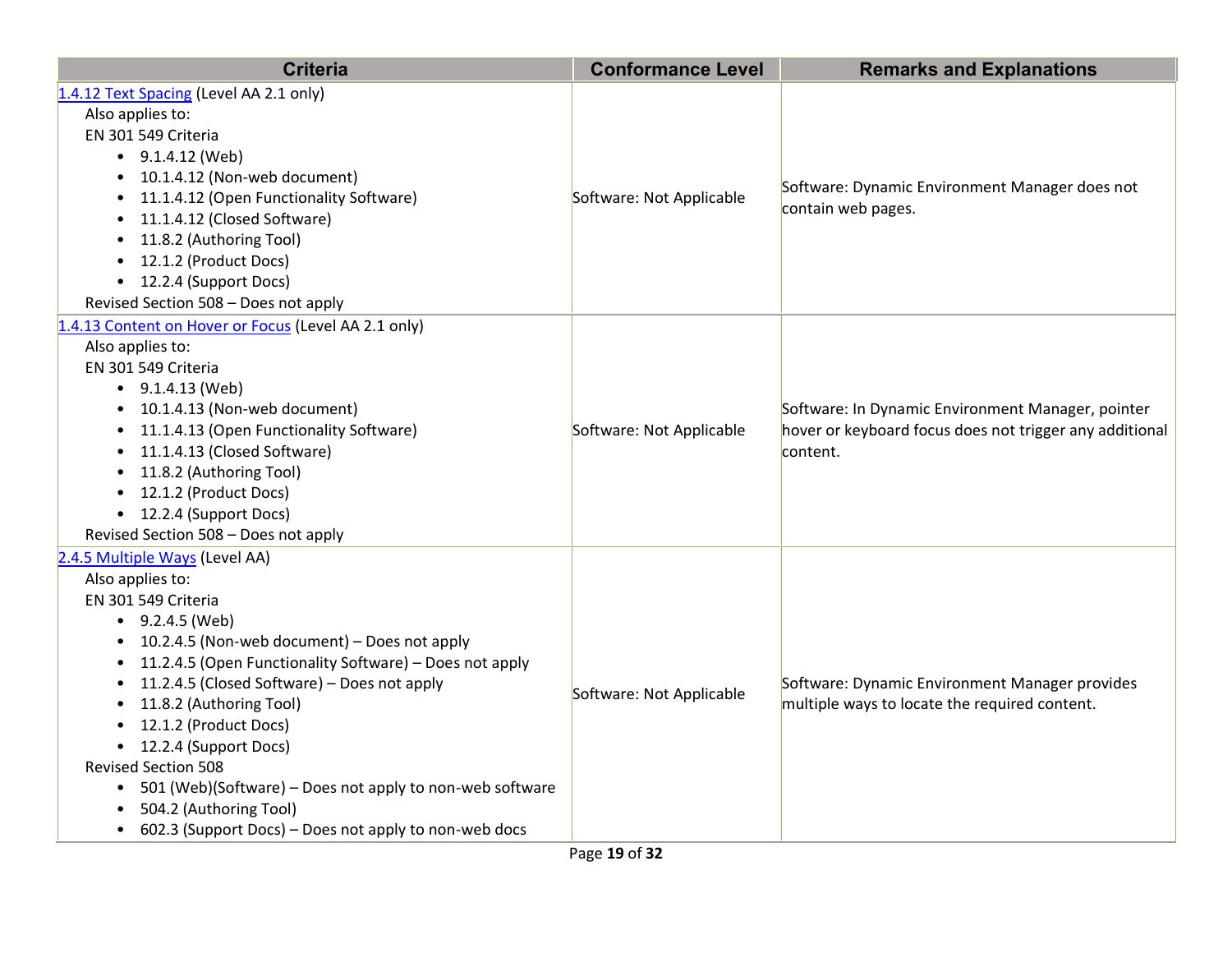| <b>Criteria</b>                                                      | <b>Conformance Level</b>     | <b>Remarks and Explanations</b>                                                                                                                    |
|----------------------------------------------------------------------|------------------------------|----------------------------------------------------------------------------------------------------------------------------------------------------|
| 2.4.6 Headings and Labels (Level AA)                                 |                              |                                                                                                                                                    |
| Also applies to:                                                     |                              |                                                                                                                                                    |
| EN 301 549 Criteria                                                  |                              |                                                                                                                                                    |
| $-9.2.4.6$ (Web)                                                     |                              | Software: Dynamic Environment Manager provides<br>headings and labels to describe a topic or purpose.                                              |
| • 10.2.4.6 (Non-web document)                                        |                              |                                                                                                                                                    |
| • 11.2.4.6 (Open Functionality Software)                             |                              |                                                                                                                                                    |
| • 11.2.4.6 (Closed Software)                                         | Software: Supports           |                                                                                                                                                    |
| • 11.8.2 (Authoring Tool)                                            |                              |                                                                                                                                                    |
| • 12.1.2 (Product Docs)                                              |                              |                                                                                                                                                    |
| • 12.2.4 (Support Docs)                                              |                              |                                                                                                                                                    |
| <b>Revised Section 508</b>                                           |                              |                                                                                                                                                    |
| • 501 (Web)(Software)                                                |                              |                                                                                                                                                    |
| 504.2 (Authoring Tool)<br>$\bullet$                                  |                              |                                                                                                                                                    |
| • 602.3 (Support Docs)                                               |                              |                                                                                                                                                    |
| 2.4.7 Focus Visible (Level AA)                                       |                              |                                                                                                                                                    |
| Also applies to:                                                     |                              |                                                                                                                                                    |
| EN 301 549 Criteria                                                  |                              |                                                                                                                                                    |
| $\bullet$ 9.2.4.7 (Web)                                              |                              | Software: Dynamic Environment Manager provides a<br>visible keyboard focus indicator for all the interactive<br>elements, except for one instance: |
| • 10.2.4.7 (Non-web document)                                        |                              |                                                                                                                                                    |
| • 11.2.4.7 (Open Functionality Software)                             |                              |                                                                                                                                                    |
| 11.2.4.7 (Closed Software)<br>$\bullet$                              | Software: Partially Supports |                                                                                                                                                    |
| 11.8.2 (Authoring Tool)<br>$\bullet$                                 |                              | • On the Global Configuration page, the keyboard                                                                                                   |
| • 12.1.2 (Product Docs)                                              |                              | focus is not visible on the list items of                                                                                                          |
| • 12.2.4 (Support Docs)                                              |                              | 'Executables' form control.                                                                                                                        |
| <b>Revised Section 508</b>                                           |                              |                                                                                                                                                    |
| • 501 (Web)(Software)                                                |                              |                                                                                                                                                    |
| 504.2 (Authoring Tool)                                               |                              |                                                                                                                                                    |
| • 602.3 (Support Docs)                                               |                              |                                                                                                                                                    |
| 3.1.2 Language of Parts (Level AA)                                   |                              |                                                                                                                                                    |
| Also applies to:                                                     |                              |                                                                                                                                                    |
| EN 301 549 Criteria                                                  |                              |                                                                                                                                                    |
| $-9.3.1.2$ (Web)                                                     | Software: Not Applicable     | Software: Dynamic Environment Manager does not<br>contain any content in a secondary language.                                                     |
| • 10.3.1.2 (Non-web document)                                        |                              |                                                                                                                                                    |
| 11.3.1.2 (Open Functionality Software) - Does not apply<br>$\bullet$ |                              |                                                                                                                                                    |
| 11.3.1.2 (Closed Software) - Does not apply<br>$\bullet$             |                              |                                                                                                                                                    |
| • 11.8.2 (Authoring Tool)                                            |                              |                                                                                                                                                    |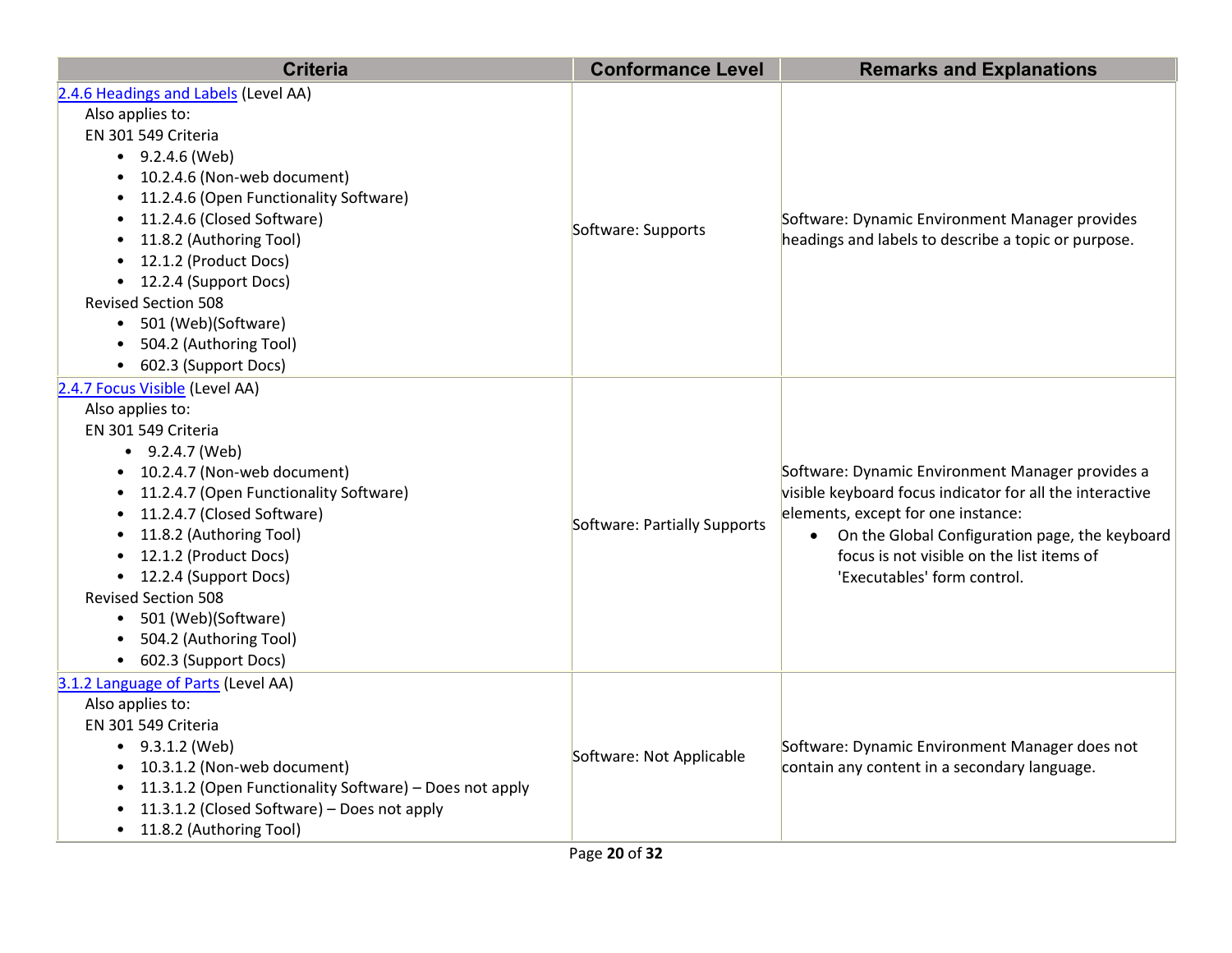| <b>Criteria</b>                                                       | <b>Conformance Level</b> | <b>Remarks and Explanations</b>                     |
|-----------------------------------------------------------------------|--------------------------|-----------------------------------------------------|
| 12.1.2 (Product Docs)<br>$\bullet$                                    |                          |                                                     |
| 12.2.4 (Support Docs)                                                 |                          |                                                     |
| <b>Revised Section 508</b>                                            |                          |                                                     |
| 501 (Web)(Software)<br>$\bullet$                                      |                          |                                                     |
| 504.2 (Authoring Tool)<br>$\bullet$                                   |                          |                                                     |
| 602.3 (Support Docs)<br>$\bullet$                                     |                          |                                                     |
| 3.2.3 Consistent Navigation (Level AA)                                |                          |                                                     |
| Also applies to:                                                      |                          |                                                     |
| EN 301 549 Criteria                                                   |                          |                                                     |
| $\bullet$ 9.3.2.3 (Web)                                               |                          |                                                     |
| 10.3.2.3 (Non-web document) - Does not apply<br>$\bullet$             |                          |                                                     |
| 11.3.2.3 (Open Functionality Software) - Does not apply<br>$\bullet$  |                          |                                                     |
| 11.3.2.3 (Closed Software) - Does not apply<br>$\bullet$              | Software: Supports       | Software: Dynamic Environment Manager provides a    |
| 11.8.2 (Authoring Tool)                                               |                          | consistent navigation mechanisms for all the pages. |
| 12.1.2 (Product Docs)                                                 |                          |                                                     |
| 12.2.4 (Support Docs)<br>$\bullet$                                    |                          |                                                     |
| <b>Revised Section 508</b>                                            |                          |                                                     |
| 501 (Web)(Software) - Does not apply to non-web software<br>$\bullet$ |                          |                                                     |
| 504.2 (Authoring Tool)                                                |                          |                                                     |
| 602.3 (Support Docs) - Does not apply to non-web docs                 |                          |                                                     |
| 3.2.4 Consistent Identification (Level AA)                            |                          |                                                     |
| Also applies to:                                                      |                          |                                                     |
| EN 301 549 Criteria                                                   |                          |                                                     |
| $-9.3.2.4$ (Web)                                                      |                          |                                                     |
| 10.3.2.4 (Non-web document) - Does not apply<br>$\bullet$             |                          |                                                     |
| 11.3.2.4 (Open Functionality Software) - Does not apply<br>$\bullet$  |                          |                                                     |
| 11.3.2.4 (Closed Software) - Does not apply<br>$\bullet$              | Software: Supports       | Software: Dynamic Environment Manager identifies    |
| 11.8.2 (Authoring Tool)<br>$\bullet$                                  |                          | same elements consistently on all the pages.        |
| 12.1.2 (Product Docs)<br>$\bullet$                                    |                          |                                                     |
| 12.2.4 (Support Docs)<br>$\bullet$                                    |                          |                                                     |
| <b>Revised Section 508</b>                                            |                          |                                                     |
| 501 (Web)(Software) - Does not apply to non-web software<br>$\bullet$ |                          |                                                     |
| 504.2 (Authoring Tool)<br>$\bullet$                                   |                          |                                                     |
| 602.3 (Support Docs) – Does not apply to non-web doc<br>$\bullet$     |                          |                                                     |
| 3.3.3 Error Suggestion (Level AA)                                     | Software: Supports       | Software: Dynamic Environment Manager               |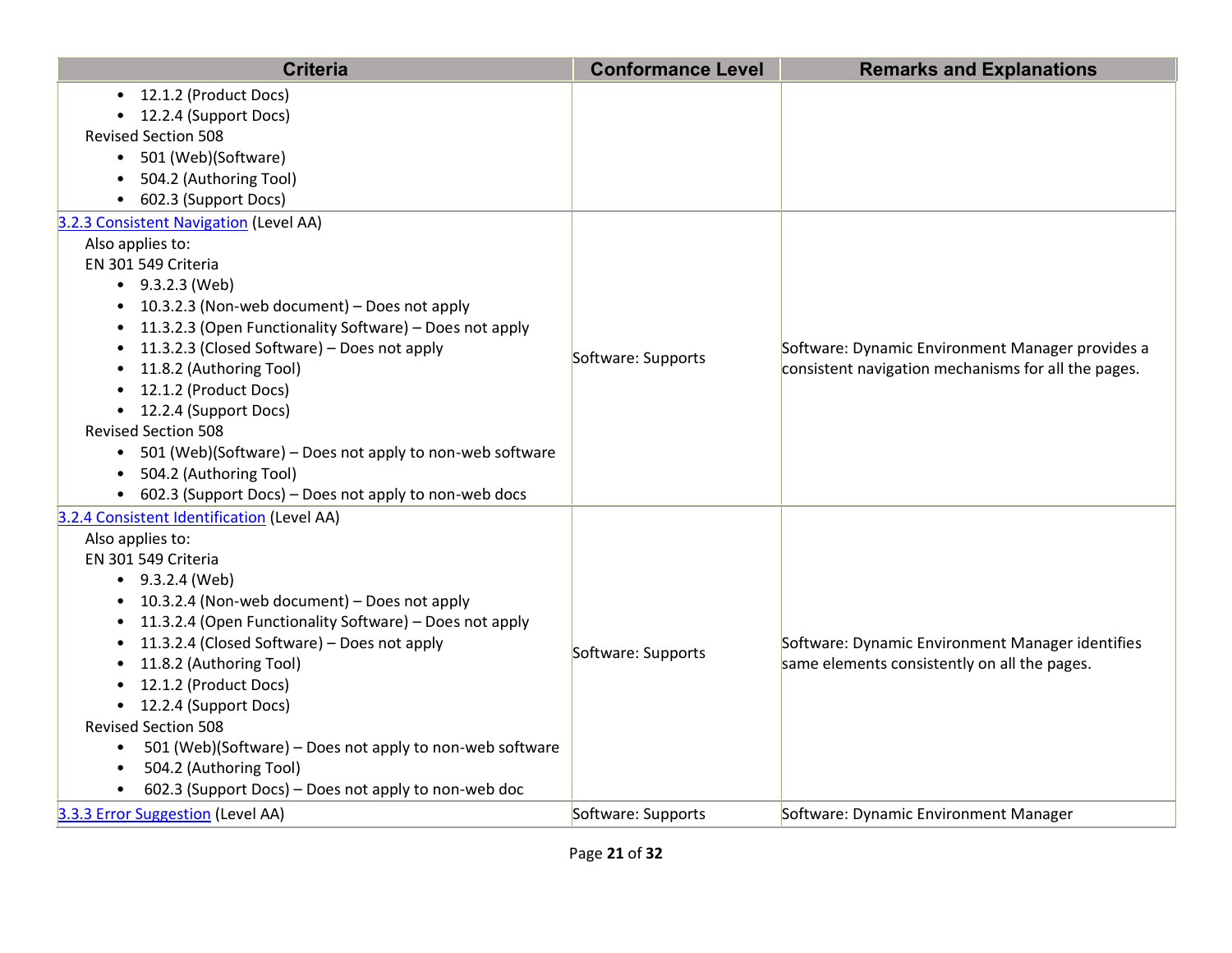| <b>Criteria</b>                                                                                                                                                                                                                                                                                                                                                                                                                     | <b>Conformance Level</b> | <b>Remarks and Explanations</b>                                                                                            |
|-------------------------------------------------------------------------------------------------------------------------------------------------------------------------------------------------------------------------------------------------------------------------------------------------------------------------------------------------------------------------------------------------------------------------------------|--------------------------|----------------------------------------------------------------------------------------------------------------------------|
| Also applies to:<br>EN 301 549 Criteria<br>$-9.3.3.3$ (Web)<br>10.3.3.3 (Non-web document)<br>11.3.3.3 (Open Functionality Software)<br>11.3.3.3 (Closed Software)<br>11.8.2 (Authoring Tool)<br>12.1.2 (Product Docs)<br>12.2.4 (Support Docs)<br><b>Revised Section 508</b><br>• 501 (Web)(Software)<br>504.2 (Authoring Tool)<br>• 602.3 (Support Docs)                                                                          |                          | provides descriptive error suggestions for the form<br>fields.                                                             |
| 3.3.4 Error Prevention (Legal, Financial, Data) (Level AA)<br>Also applies to:<br>EN 301 549 Criteria<br>$\bullet$ 9.3.3.4 (Web)<br>• 10.3.3.4 (Non-web document)<br>11.3.3.4 (Open Functionality Software)<br>11.3.3.4 (Closed Software)<br>11.8.2 (Authoring Tool)<br>12.1.2 (Product Docs)<br>• 12.2.4 (Support Docs)<br><b>Revised Section 508</b><br>• 501 (Web)(Software)<br>504.2 (Authoring Tool)<br>• 602.3 (Support Docs) | Software: Not Applicable | Software: Dynamic Environment Manager does not<br>contain forms that cause legal commitments or financial<br>transactions. |
| 4.1.3 Status Messages (Level AA 2.1 only)<br>Also applies to:<br>EN 301 549 Criteria<br>$\bullet$ 9.4.1.3 (Web)<br>10.4.1.3 (Non-web document) - Does not apply<br>$\bullet$<br>11.4.1.3 (Open Functionality Software) - Does not apply<br>$\bullet$<br>11.4.1.3 (Closed Software) - Does not apply<br>• 11.8.2 (Authoring Tool)                                                                                                    | Software: Supports       | Software: Dynamic Environment Manager provides<br>status messages that can be determined by assistive<br>technologies.     |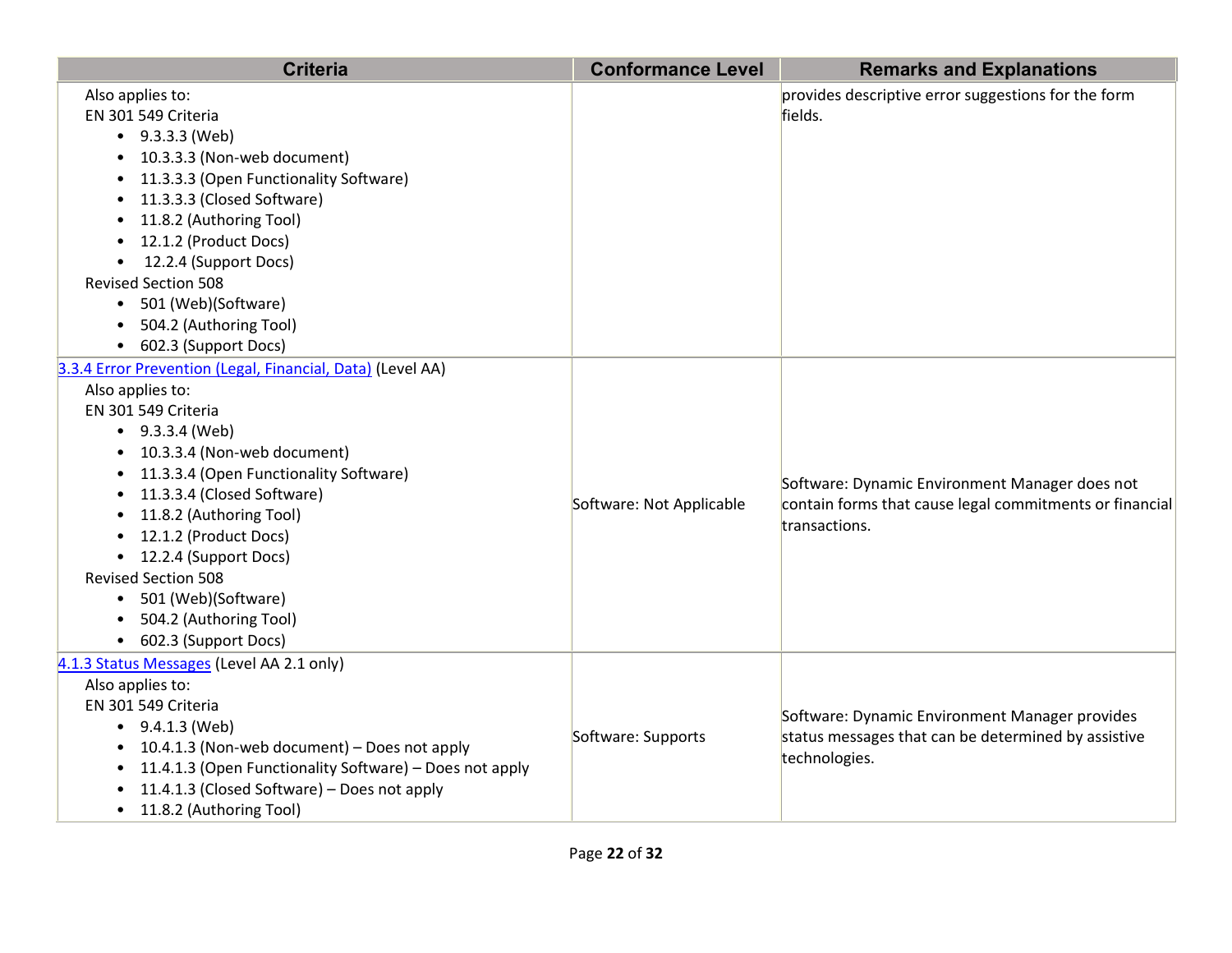| <b>Criteria</b>                                                                        | <b>Conformance Level</b> | <b>Remarks and Explanations</b> |
|----------------------------------------------------------------------------------------|--------------------------|---------------------------------|
| 12.1.2 (Product Docs)<br>12.2.4 (Support Docs)<br>Revised Section 508 - Does not apply |                          |                                 |

#### **Table 3: Success Criteria, Level AAA**

Notes: AAA Criteria are not evaluated in this report.

## **Revised Section 508 Report**

#### **Chapter 3: [Functional Performance Criteria](https://www.access-board.gov/guidelines-and-standards/communications-and-it/about-the-ict-refresh/final-rule/text-of-the-standards-and-guidelines#302-functional-performance-criteria) (FPC)**

| <b>Criteria</b>                   | <b>Conformance Level</b>  | <b>Remarks and Explanations</b>                                                                                                                                                                                                                            |
|-----------------------------------|---------------------------|------------------------------------------------------------------------------------------------------------------------------------------------------------------------------------------------------------------------------------------------------------|
| 302.1 Without Vision              | Partially Supports        | Dynamic Environment Manager allows<br>people with vision loss to use the screen<br>readers identified in "Evaluation Methods<br>Used." Some components misidentify<br>component name, role, and state as<br>disclosed in Table 1: 1.3.1, 3.3.1, and 4.1.2. |
| 302.2 With Limited Vision         | <b>Partially Supports</b> | Dynamic Environment Manager features<br>allow people with limited vision to access<br>most of the interface elements. Some<br>challenges may occur while accessing the<br>application as disclosed in Table 2: 1.4.11,<br>and $2.4.7$ .                    |
| 302.3 Without Perception of Color | Supports                  | Dynamic Environment Manager features<br>allow people without perception of color<br>to access all the content and functionality<br>of the application.                                                                                                     |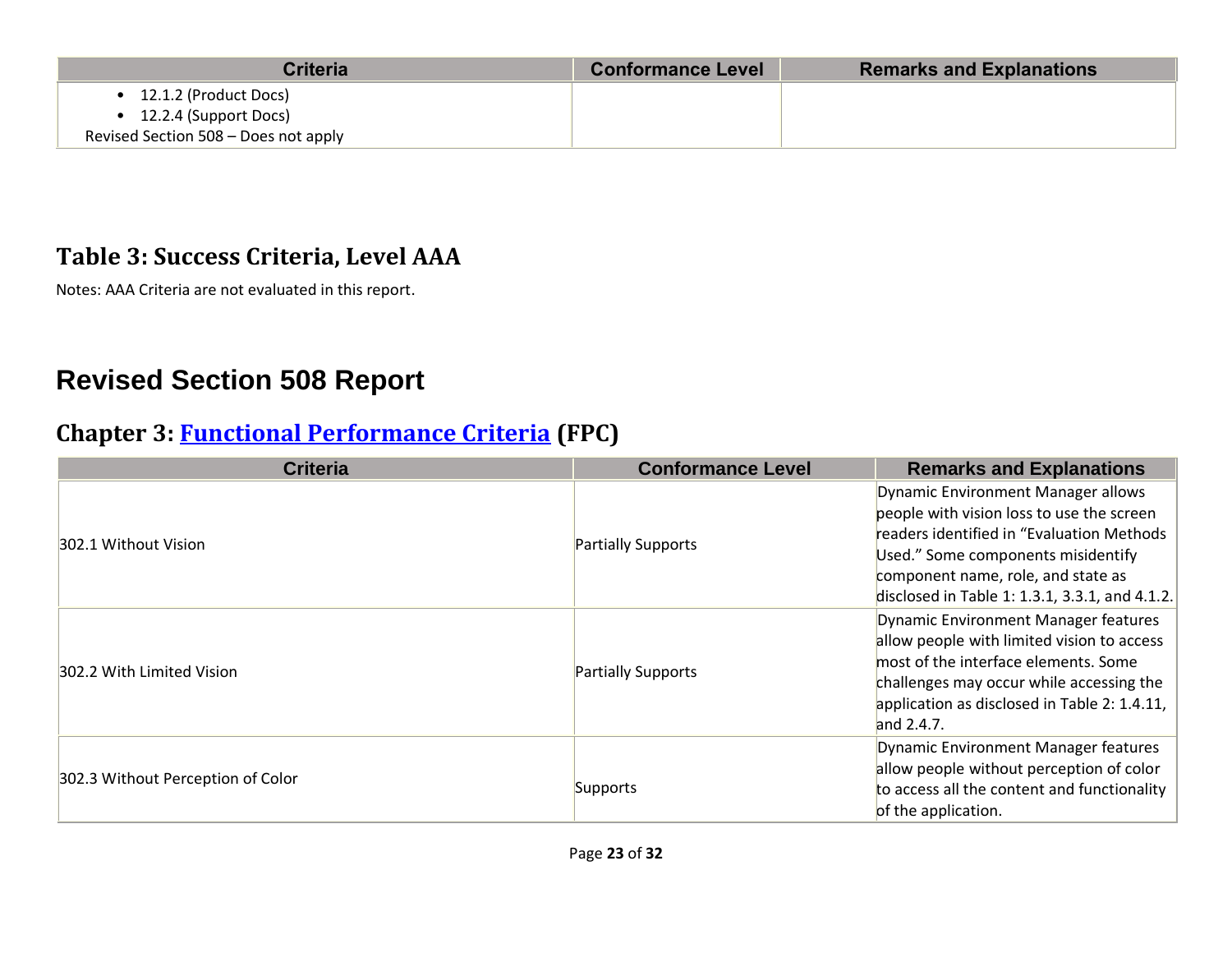| <b>Criteria</b>                                                | <b>Conformance Level</b> | <b>Remarks and Explanations</b>                                                                                                                                                                                                       |
|----------------------------------------------------------------|--------------------------|---------------------------------------------------------------------------------------------------------------------------------------------------------------------------------------------------------------------------------------|
| 302.4 Without Hearing                                          | Not Applicable           | Dynamic Environment Manager has no<br>operation that requires the user to hear.                                                                                                                                                       |
| 302.5 With Limited Hearing                                     | Not Applicable           | Dynamic Environment Manager has no<br>operation that requires the user to hear.                                                                                                                                                       |
| 302.6 Without Speech                                           | Supports                 | Dynamic Environment Manager features<br>allow people without speech to access the<br>application as controls do not require<br>speech input.                                                                                          |
| 302.7 With Limited Manipulation                                | Partially Supports       | Dynamic Environment Manager features<br>can be operated by people with limited<br>manipulation. A few challenges may occur<br>while accessing the application as<br>disclosed in Table 1: 2.1.1 and 2.1.2 and<br>Table 2: 2.4.7.      |
| 302.8 With Limited Reach and Strength                          | Partially Supports       | Dynamic Environment Manager can be<br>operated by people with limited reach and<br>limited strength. A few challenges may<br>occur while accessing the application as<br>disclosed in Table 1: 2.1.1 and 2.1.2 and<br>Table 2: 2.4.7. |
| 302.9 With Limited Language, Cognitive, and Learning Abilities | Partially Supports       | Dynamic Environment Manager features<br>can be operated by people with limited<br>language, cognitive, and learning abilities.<br>A few challenges may occur while<br>accessing the application as disclosed in<br>Table 1: 3.3.2.    |

#### **Chapter 4: [Hardware](https://www.access-board.gov/guidelines-and-standards/communications-and-it/about-the-ict-refresh/final-rule/text-of-the-standards-and-guidelines#401-general)**

Notes: Not Applicable

#### **Chapter 5: [Software](https://www.access-board.gov/guidelines-and-standards/communications-and-it/about-the-ict-refresh/final-rule/text-of-the-standards-and-guidelines#501-general)**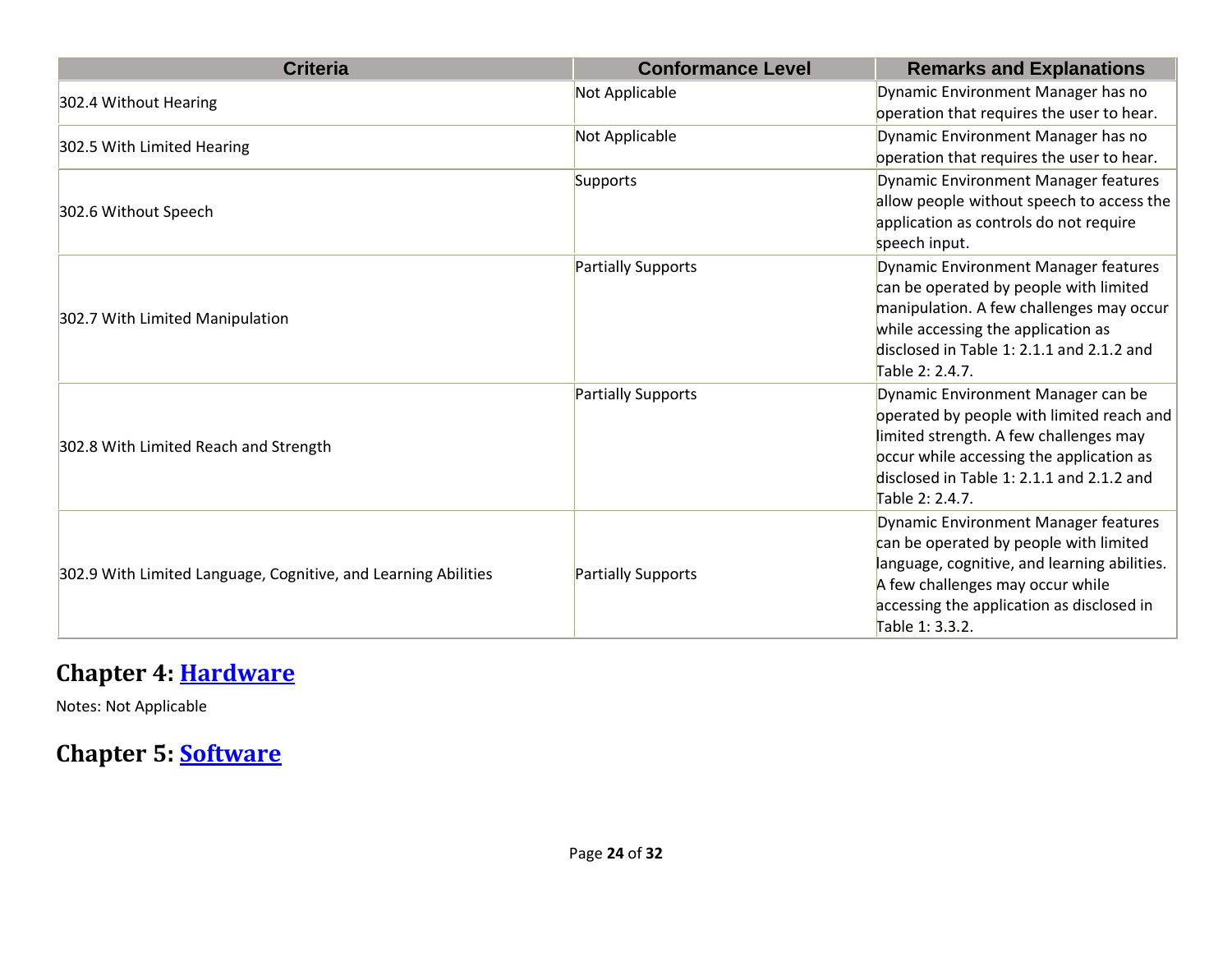| <b>Criteria</b>                                 | <b>Conformance Level</b>            | <b>Remarks and Explanations</b>                            |
|-------------------------------------------------|-------------------------------------|------------------------------------------------------------|
| 501.1 Scope - Incorporation of WCAG 2.1 AA      | See WCAG 2.1 section                | See information in WCAG 2.1 section                        |
| 502 Interoperability with Assistive Technology  | Heading cell - no response required | Heading cell - no response required                        |
| 502.2.1 User Control of Accessibility Features  | Not Applicable                      | Dynamic Environment Manager is not a<br>platform software. |
| 502.2.2 No Disruption of Accessibility Features | Not Applicable                      | Dynamic Environment Manager is not a<br>platform software. |
| <b>502.3 Accessibility Services</b>             | Heading cell - no response required | Heading cell - no response required                        |
| 502.3.1 Object Information                      | Not Applicable                      | Dynamic Environment Manager is not a<br>platform software. |
| 502.3.2 Modification of Object Information      | Not Applicable                      | Dynamic Environment Manager is not a<br>platform software. |
| 502.3.3 Row, Column, and Headers                | Not Applicable                      | Dynamic Environment Manager is not a<br>platform software. |
| 502.3.4 Values                                  | Not Applicable                      | Dynamic Environment Manager is not a<br>platform software. |
| 502.3.5 Modification of Values                  | Not Applicable                      | Dynamic Environment Manager is not a<br>platform software. |
| 502.3.6 Label Relationships                     | Not Applicable                      | Dynamic Environment Manager is not a<br>platform software. |
| 502.3.7 Hierarchical Relationships              | Not Applicable                      | Dynamic Environment Manager is not a<br>platform software. |
| 502.3.8 Text                                    | Not Applicable                      | Dynamic Environment Manager is not a<br>platform software. |
| 502.3.9 Modification of Text                    | Not Applicable                      | Dynamic Environment Manager is not a<br>platform software. |
| 502.3.10 List of Actions                        | Not Applicable                      | Dynamic Environment Manager is not a<br>platform software. |
| 502.3.11 Actions on Objects                     | Not Applicable                      | Dynamic Environment Manager is not a<br>platform software. |
| 502.3.12 Focus Cursor                           | Not Applicable                      | Dynamic Environment Manager is not a<br>platform software. |
| 502.3.13 Modification of Focus Cursor           | Not Applicable                      | Dynamic Environment Manager is not a<br>platform software. |
| 502.3.14 Event Notification                     | Not Applicable                      | Dynamic Environment Manager is not a<br>platform software. |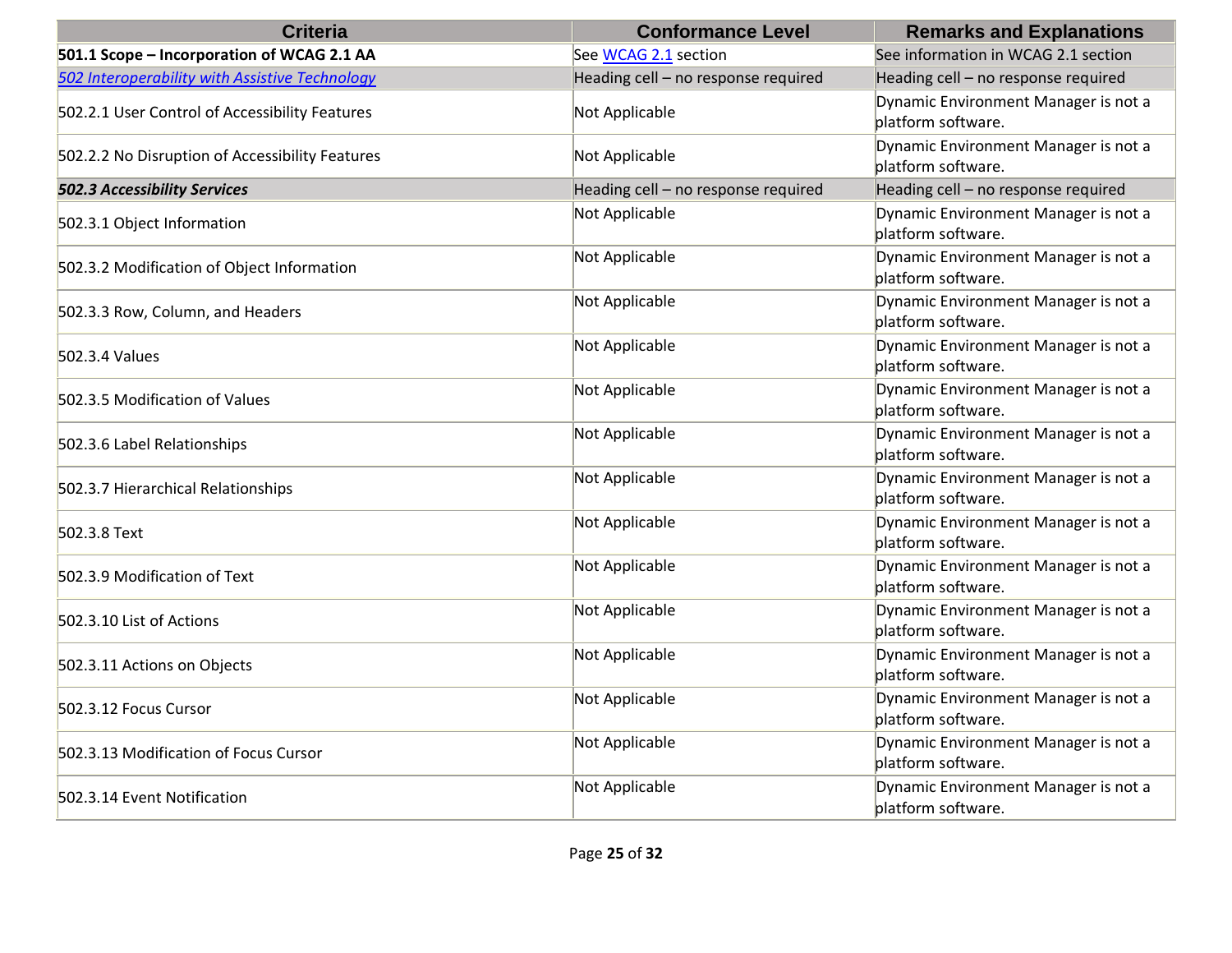| 502.4 Platform Accessibility Features                                                  | Not Applicable                      | Dynamic Environment Manager is not a<br>platform software.              |
|----------------------------------------------------------------------------------------|-------------------------------------|-------------------------------------------------------------------------|
| <b>503 Applications</b>                                                                | Heading cell - no response required | Heading cell - no response required                                     |
| 503.2 User Preferences                                                                 | Not Applicable                      | Dynamic Environment Manager does not<br>contain any synchronized media. |
| 503.3 Alternative User Interfaces                                                      | Not Applicable                      | Dynamic Environment Manager does not<br>contain any synchronized media. |
| 503.4 User Controls for Captions and Audio Description                                 | Heading cell - no response required | Heading cell - no response required                                     |
| 503.4.1 Caption Controls                                                               | Not Applicable                      | Dynamic Environment Manager does not<br>contain any synchronized media. |
| 503.4.2 Audio Description Controls                                                     | Not Applicable                      | Dynamic Environment Manager does not<br>contain any synchronized media. |
| <b>504 Authoring Tools</b>                                                             | Heading cell - no response required | Heading cell - no response required                                     |
| 504.2 Content Creation or Editing (if not authoring tool, enter "not<br>applicable")   | Not Applicable                      | Dynamic Environment Manager is not an<br>authoring tool.                |
| 504.2.1 Preservation of Information Provided for Accessibility in Format<br>Conversion | Not Applicable                      | Dynamic Environment Manager is not an<br>authoring tool.                |
| $504.2.2$ PDF Export                                                                   | Not Applicable                      | Dynamic Environment Manager is not an<br>authoring tool.                |
| 504.3 Prompts                                                                          | Not Applicable                      | Dynamic Environment Manager is not an<br>authoring tool.                |
| 504.4 Templates                                                                        | Not Applicable                      | Dynamic Environment Manager is not an<br>authoring tool.                |

#### **Chapter 6: [Support Documentation and Services](https://www.access-board.gov/guidelines-and-standards/communications-and-it/about-the-ict-refresh/final-rule/text-of-the-standards-and-guidelines#601-general)**

Notes: Not included in the report.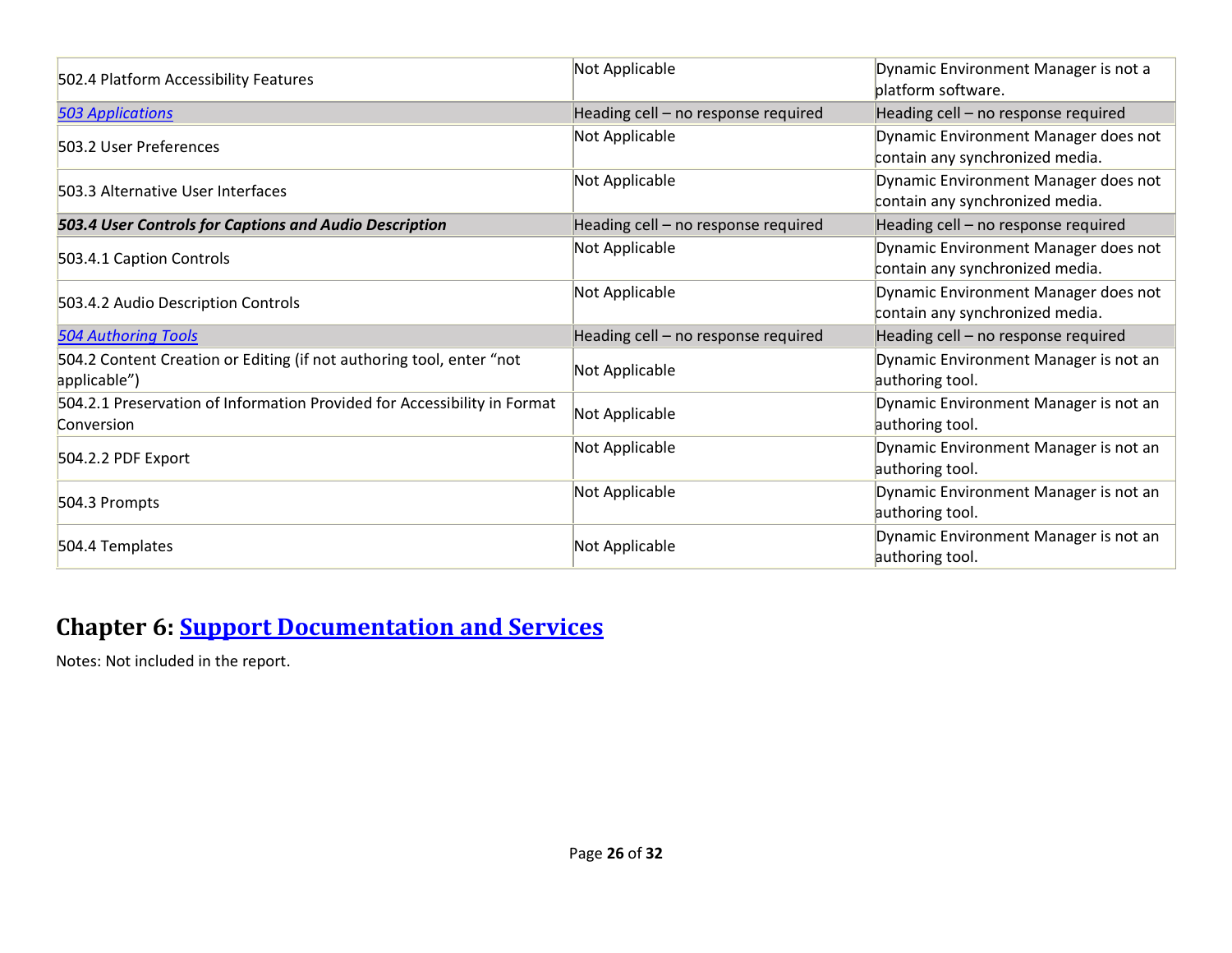## **EN 301 549 Report**

#### **Chapter 4: [Functional Performance Statements](https://www.etsi.org/deliver/etsi_en/301500_301599/301549/03.01.01_60/en_301549v030101p.pdf#%5B%7B%22num%22%3A38%2C%22gen%22%3A0%7D%2C%7B%22name%22%3A%22XYZ%22%7D%2C54%2C747%2C0%5D) (FPS)**

| <b>Criteria</b>                                   | <b>Conformance Level</b> | <b>Remarks and Explanations</b>                                                                                                                                                                                                                            |
|---------------------------------------------------|--------------------------|------------------------------------------------------------------------------------------------------------------------------------------------------------------------------------------------------------------------------------------------------------|
| 4.2.1 Usage without vision                        | Partially Supports       | Dynamic Environment Manager allows<br>people with vision loss to use the screen<br>readers identified in "Evaluation Methods<br>Used." Some components misidentify<br>component name, role, and state as<br>disclosed in Table 1: 1.3.1, 3.3.1, and 4.1.2. |
| 4.2.2 Usage with limited vision                   | Partially Supports       | Dynamic Environment Manager features<br>allow people with limited vision to access<br>most of the interface elements. Some<br>challenges may occur while accessing the<br>application as disclosed in Table 2: 1.4.11,<br>and 2.4.7.                       |
| 4.2.3 Usage without the perception of color       | Supports                 | Dynamic Environment Manager Dynamic<br>Environment Manager features allow<br>people without perception of color to<br>access all the content and functionality of<br>the application.                                                                      |
| 4.2.4 Usage without hearing                       | Not Applicable           | Dynamic Environment Manager has no<br>operation that requires the user to hear.                                                                                                                                                                            |
| 4.2.5 Usage with limited hearing                  | Not Applicable           | Dynamic Environment Manager has no<br>operation that requires the user to hear.                                                                                                                                                                            |
| 4.2.6 Usage with no or limited vocal capability   | Supports                 | Dynamic Environment Manager features<br>allow people with no or limited vocal<br>capabilities to access the application as<br>controls do not require speech input.                                                                                        |
| 4.2.7 Usage with limited manipulation or strength | Partially Supports       | Dynamic Environment Manager features<br>can be operated by people with limited<br>manipulation or strength. A few challenges<br>may occur while accessing the application<br>as disclosed in Table 1: 2.1.1 and 2.1.2 and<br>Table 2: 2.4.7.               |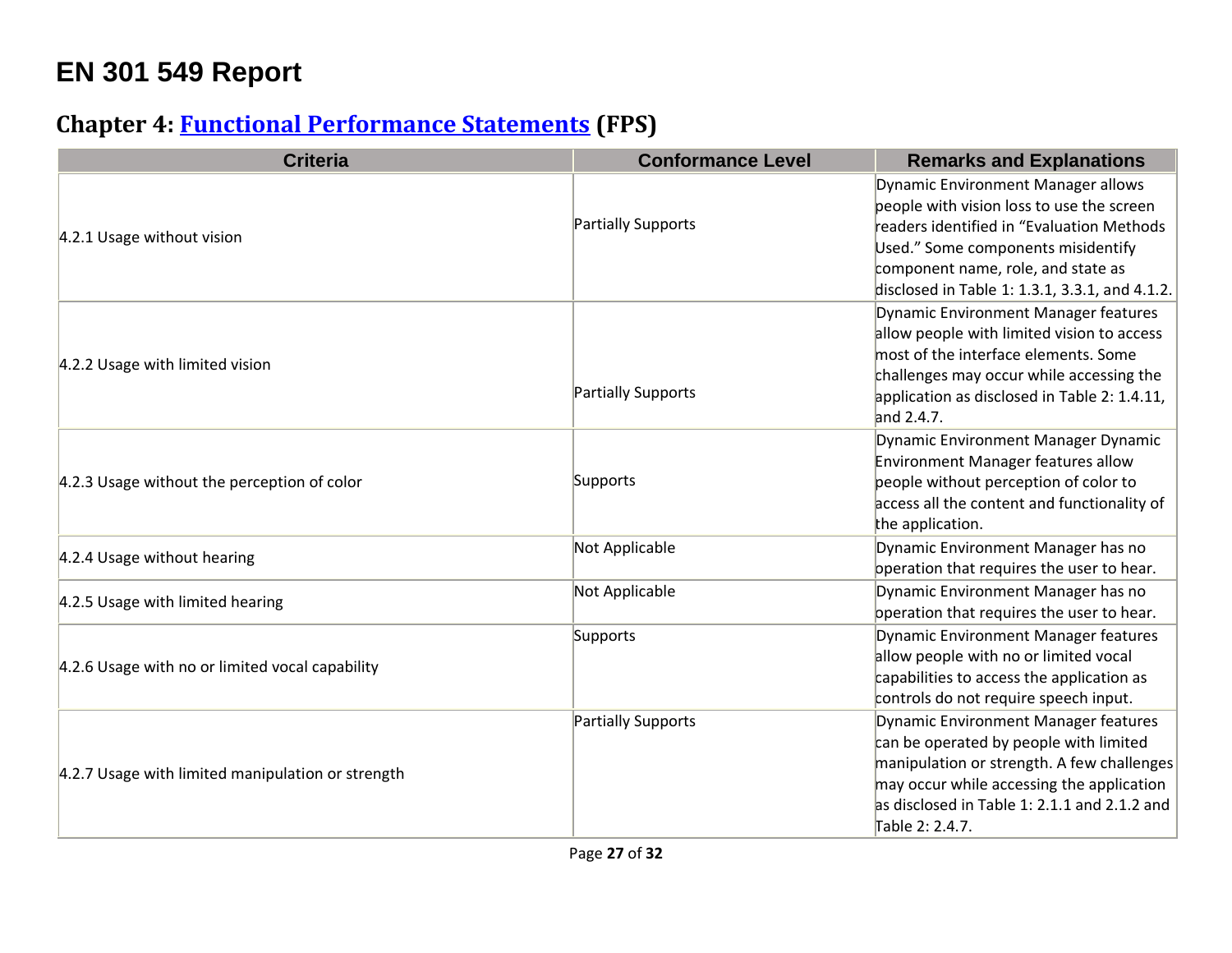| <b>Criteria</b>                                            | <b>Conformance Level</b> | <b>Remarks and Explanations</b>                                                                                                                                                                                                    |
|------------------------------------------------------------|--------------------------|------------------------------------------------------------------------------------------------------------------------------------------------------------------------------------------------------------------------------------|
| 4.2.8 Usage with limited reach                             | Partially Supports       | Dynamic Environment Manager features<br>can be operated by people with limited<br>reach. Few challenges may occur while<br>accessing the application as disclosed in<br>Table 1: 2.1.1 and 2.1.2 and Table 2: 2.4.7.               |
| 4.2.9 Minimize photosensitive seizure triggers             | Supports                 | Dynamic Environment Manager does not<br>include any content that triggers<br>photosensitive seizures in the application.                                                                                                           |
| 4.2.10 Usage with limited cognition, language, or learning | Partially Supports       | Dynamic Environment Manager features<br>can be operated by people with limited<br>language, cognitive, and learning abilities.<br>A few challenges may occur while<br>accessing the application as disclosed in<br>Table 1: 3.3.2. |
| $4.2.11$ Privacy                                           | Not Applicable           | Dynamic Environment Manager does not<br>contain privacy related feature provided<br>for accessibility.                                                                                                                             |

#### **Chapter [5: Generic Requirements](https://www.etsi.org/deliver/etsi_en/301500_301599/301549/03.01.01_60/en_301549v030101p.pdf#%5B%7B%22num%22%3A45%2C%22gen%22%3A0%7D%2C%7B%22name%22%3A%22XYZ%22%7D%2C54%2C747%2C0%5D)**

Notes: Dynamic Environment Manager supports standard assistive technologies and is, therefore, not subject to the Closed Functionality criteria described in this Chapter.

#### **Chapter [6: ICT with Two-Way Voice Communication](https://www.etsi.org/deliver/etsi_en/301500_301599/301549/03.01.01_60/en_301549v030101p.pdf#%5B%7B%22num%22%3A60%2C%22gen%22%3A0%7D%2C%7B%22name%22%3A%22XYZ%22%7D%2C54%2C747%2C0%5D)**

Notes: Not Applicable

#### **Chapter [7: ICT with Video Capabilities](https://www.etsi.org/deliver/etsi_en/301500_301599/301549/03.01.01_60/en_301549v030101p.pdf#%5B%7B%22num%22%3A70%2C%22gen%22%3A0%7D%2C%7B%22name%22%3A%22XYZ%22%7D%2C54%2C747%2C0%5D)**

Notes: Not Applicable

## **Chapter [8: Hardware](https://www.etsi.org/deliver/etsi_en/301500_301599/301549/03.01.01_60/en_301549v030101p.pdf#%5B%7B%22num%22%3A74%2C%22gen%22%3A0%7D%2C%7B%22name%22%3A%22XYZ%22%7D%2C54%2C747%2C0%5D)**

Notes: Not Applicable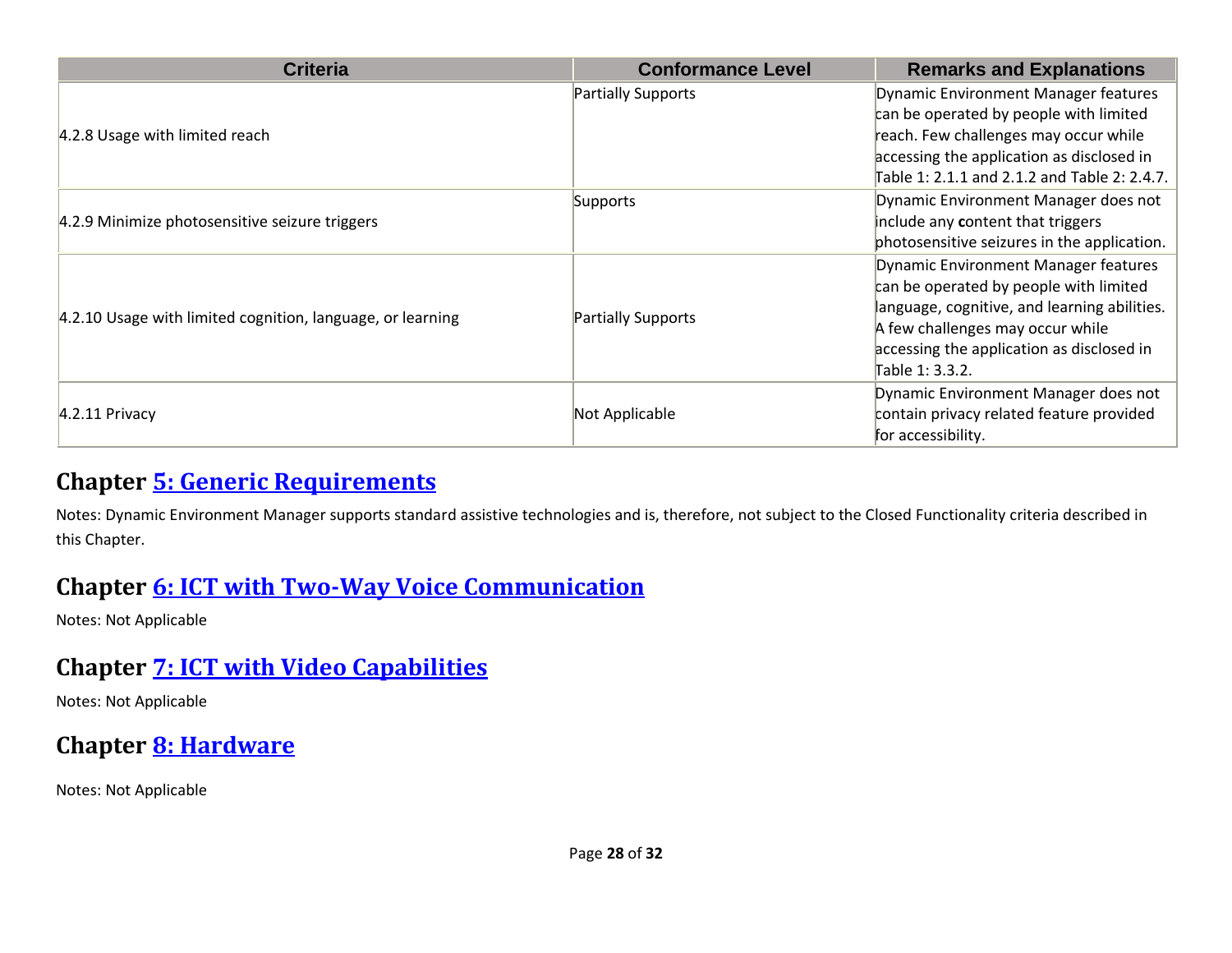#### **Chapter [9: Web](https://www.etsi.org/deliver/etsi_en/301500_301599/301549/03.01.01_60/en_301549v030101p.pdf#%5B%7B%22num%22%3A113%2C%22gen%22%3A0%7D%2C%7B%22name%22%3A%22XYZ%22%7D%2C54%2C747%2C0%5D)**

Notes: Not Applicable

#### **Chapter [10: Non-Web Software](https://www.etsi.org/deliver/etsi_en/301500_301599/301549/03.01.01_60/en_301549v030101p.pdf#%5B%7B%22num%22%3A127%2C%22gen%22%3A0%7D%2C%7B%22name%22%3A%22XYZ%22%7D%2C54%2C747%2C0%5D)**

Notes: Refer to the previously identified remarks and details for [WCAG 2.1](file:///C:/Users/dineshkumar.ti/OneDrive%20-%20HCL%20Technologies%20Ltd/All%20Files/VMWare/Scenarios_Schedule/VPAT2.4RevINT--February2020.doc%23_WCAG_2.x_Report) already provided in this VPAT.

#### **Chapter [11: Software](https://www.etsi.org/deliver/etsi_en/301500_301599/301549/03.01.01_60/en_301549v030101p.pdf#%5B%7B%22num%22%3A149%2C%22gen%22%3A0%7D%2C%7B%22name%22%3A%22XYZ%22%7D%2C54%2C747%2C0%5D)**

| <b>Criteria</b>                                                                                                               | <b>Conformance Level</b>            | <b>Remarks and Explanations</b>                                                                                                                                                                                                                                                        |
|-------------------------------------------------------------------------------------------------------------------------------|-------------------------------------|----------------------------------------------------------------------------------------------------------------------------------------------------------------------------------------------------------------------------------------------------------------------------------------|
| 11.0 General (informative)                                                                                                    | Heading cell - no response required | Heading cell - no response required                                                                                                                                                                                                                                                    |
| 11.1.1.1 through 11.4.1.3                                                                                                     | See WCAG 2.1 section                | See information in WCAG 2.1 section                                                                                                                                                                                                                                                    |
| 11.5 Interoperability with assistive technology                                                                               | Heading cell - no response required | Heading cell - no response required                                                                                                                                                                                                                                                    |
| 11.5.1 Closed functionality                                                                                                   | Heading cell - no response required | Heading cell - no response required                                                                                                                                                                                                                                                    |
| 11.5.2 Accessibility services                                                                                                 | Heading cell - no response required | Heading cell - no response required                                                                                                                                                                                                                                                    |
| 11.5.2.1 Platform accessibility service support for software that provides See 11.5.2.3 through 11.5.2.17<br>a user interface |                                     | See information in 11.5.2.3 through<br>11.5.2.17                                                                                                                                                                                                                                       |
| 11.5.2.2 Platform accessibility service support for assistive technologies See 11.5.2.3 through 11.5.2.17                     |                                     | See information in 11.5.2.3 through<br>11.5.2.17                                                                                                                                                                                                                                       |
| 11.5.2.3 Use of accessibility services                                                                                        | Supports                            | <b>Dynamic Environment Manager supports</b><br>the accessibility services provided by<br>Windows OS, such as screen magnifier and<br>high contrast theme.                                                                                                                              |
| 11.5.2.4 Assistive technology                                                                                                 | Not Applicable                      | Dynamic Environment Manager is not an<br>assistive technology.                                                                                                                                                                                                                         |
| 11.5.2.5 Object information                                                                                                   | Partially Supports                  | Dynamic Environment Manager object<br>information is determined by the screen<br>reader listed in the "Evaluation Method<br>Used" for most of the content.<br>Some challenges may occur while<br>accessing the application as disclosed in<br>Table 1: 1.3.1, 3.3.1, 3.3.2, and 4.1.2. |
| 11.5.2.6 Row, column, and headers                                                                                             | Does Not Support                    | Dynamic Environment Manager column<br>headers are not determined by the screen                                                                                                                                                                                                         |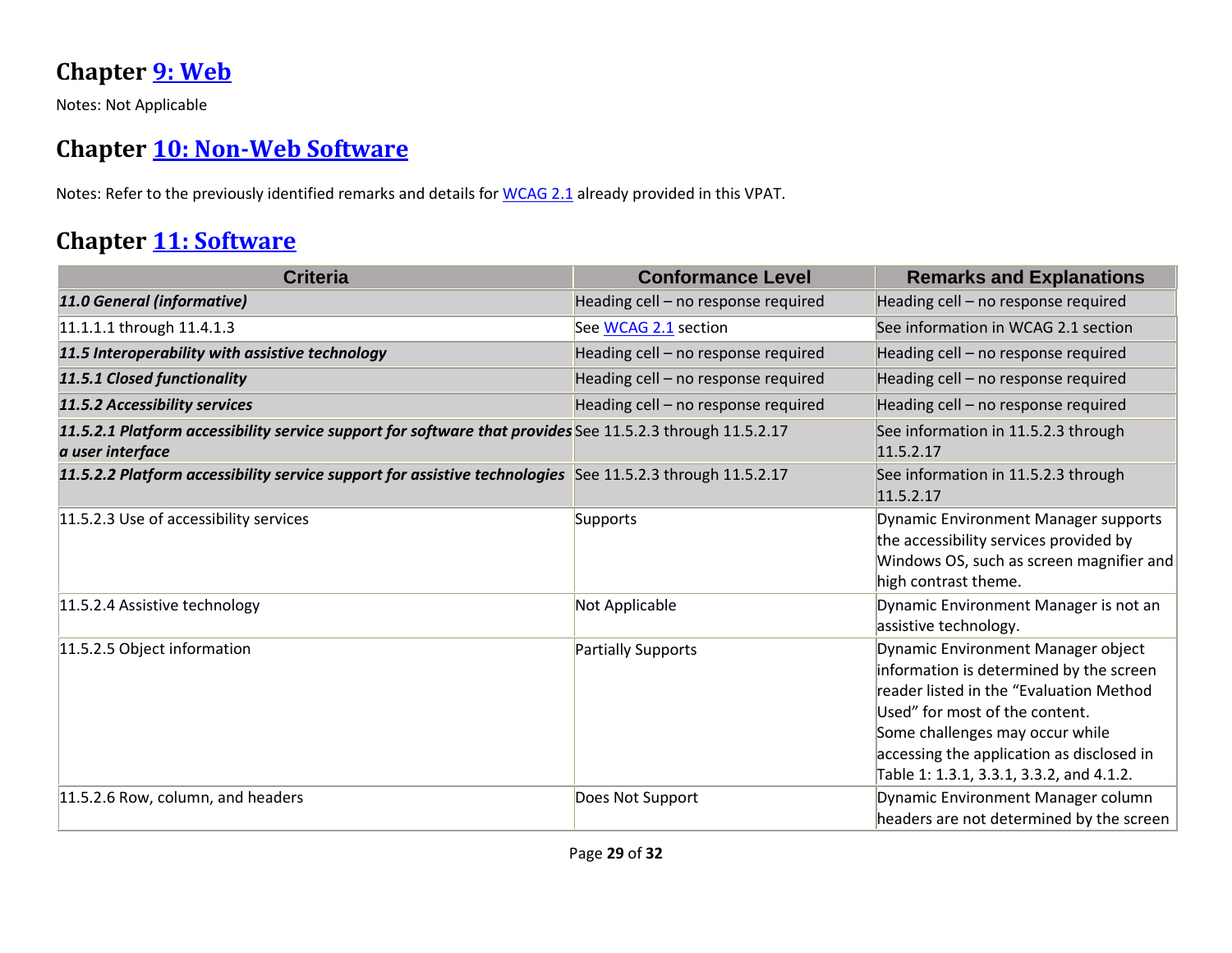| <b>Criteria</b>                          | <b>Conformance Level</b> | <b>Remarks and Explanations</b>                                                                                                                                                                                                                                                                                  |
|------------------------------------------|--------------------------|------------------------------------------------------------------------------------------------------------------------------------------------------------------------------------------------------------------------------------------------------------------------------------------------------------------|
|                                          |                          | reader listed in the "Evaluation Method<br>Used".<br>Some challenges may occur while<br>accessing the application as disclosed in<br>Table 1: 1.3.1.                                                                                                                                                             |
| 11.5.2.7 Values                          | Partially Supports       | In Dynamic Environment Manager, the<br>values associated with objects are<br>available to users on most of the windows<br>that can be determined by screen reader<br>llisted in the "Evaluation Method Used".<br>Some challenges may occur while<br>accessing the application as disclosed in<br>Table 1: 4.1.2. |
| 11.5.2.8 Label relationships             | Partially Supports       | Dynamic Environment Manager provides<br>labels that can be determined by the<br>screen reader listed in the "Evaluation<br>Method Used" for most of the forms.<br>Some challenges may occur while<br>accessing the application as disclosed in<br>Table 1: 1.3.1.                                                |
| 11.5.2.9 Parent-child relationships      | Supports                 | Dynamic Environment Manager provides<br>parent-child relationships that can be<br>determined by the screen reader listed in<br>the "Evaluation Method Used".                                                                                                                                                     |
| 11.5.2.10 Text                           | Supports                 | Dynamic Environment Manager presents<br>text objects, text attributes, and the<br>boundary of text that can be determined<br>by the screen reader listed in the<br>"Evaluation Method Used".                                                                                                                     |
| 11.5.2.11 List of available actions      | Supports                 | Dynamic Environment Manager allows the<br>users to execute the supported actions of<br>UI elements.                                                                                                                                                                                                              |
| 11.5.2.12 Execution of available actions | Supports                 | Dynamic Environment Manager permits<br>the assistive technologies to execute<br>actions on objects.                                                                                                                                                                                                              |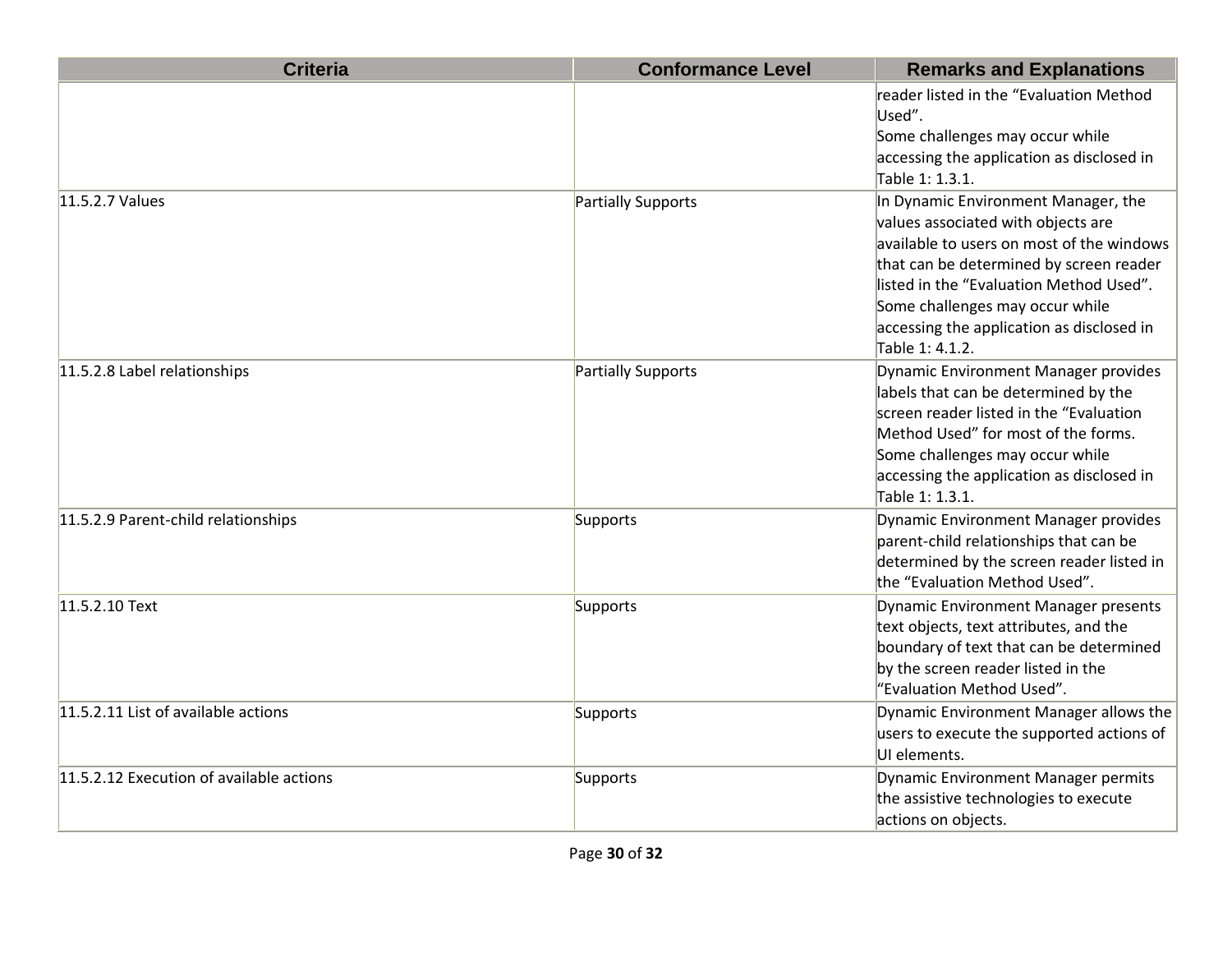| <b>Criteria</b>                                                     | <b>Conformance Level</b>            | <b>Remarks and Explanations</b>                                                                                                                           |
|---------------------------------------------------------------------|-------------------------------------|-----------------------------------------------------------------------------------------------------------------------------------------------------------|
| 11.5.2.13 Tracking of focus and selection attributes                | Supports                            | Dynamic Environment Manager shows a<br>text insertion point when user input is<br>required and has a visible focus.                                       |
| 11.5.2.14 Modification of focus and selection attributes            | Supports                            | In Dynamic Environment Manager, the<br>focus can be tracked and moved among<br>interactive UI elements as the input focus<br>changes.                     |
| 11.5.2.15 Change notification                                       | Supports                            | In Dynamic Environment Manager, change<br>of notifications is notified by the assistive<br>technologies.                                                  |
| 11.5.2.16 Modifications of states and properties                    | Supports                            | Dynamic Environment Manager allows<br>users to modify the state and properties of<br>UI elements that can be determined by<br>the assistive technologies. |
| 11.5.2.17 Modifications of values and text                          | Supports                            | Dynamic Environment Manager allows<br>users to modify values and text using<br>assistive technologies.                                                    |
| 11.6 Documented accessibility usage                                 | Heading cell - no response required | Heading cell - no response required                                                                                                                       |
| 11.6.1 User control of accessibility features                       | Not Applicable                      | Dynamic Environment Manager is not a<br>platform software.                                                                                                |
| 11.6.2 No disruption of accessibility features                      | Supports                            | Dynamic Environment Manager does not<br>disrupt platform accessibility features.                                                                          |
| 11.7 User preferences                                               | Supports                            | Dynamic Environment Manager permits<br>user preferences from platform settings.                                                                           |
| 11.8 Authoring tools                                                | Heading cell - no response required | Heading cell - no response required                                                                                                                       |
| 11.8.1 Content technology                                           | Heading cell - no response required | Heading cell - no response required                                                                                                                       |
| 11.8.2 Accessible content creation                                  | Not Applicable                      | Dynamic Environment Manager is not an<br>authoring tool.                                                                                                  |
| 11.8.3 Preservation of accessibility information in transformations | Not Applicable                      | Dynamic Environment Manager is not an<br>authoring tool.                                                                                                  |
| 11.8.4 Repair assistance                                            | Not Applicable                      | Dynamic Environment Manager is not an<br>authoring tool.                                                                                                  |
| 11.8.5 Templates                                                    | Not Applicable                      | Dynamic Environment Manager is not an<br>authoring tool.                                                                                                  |